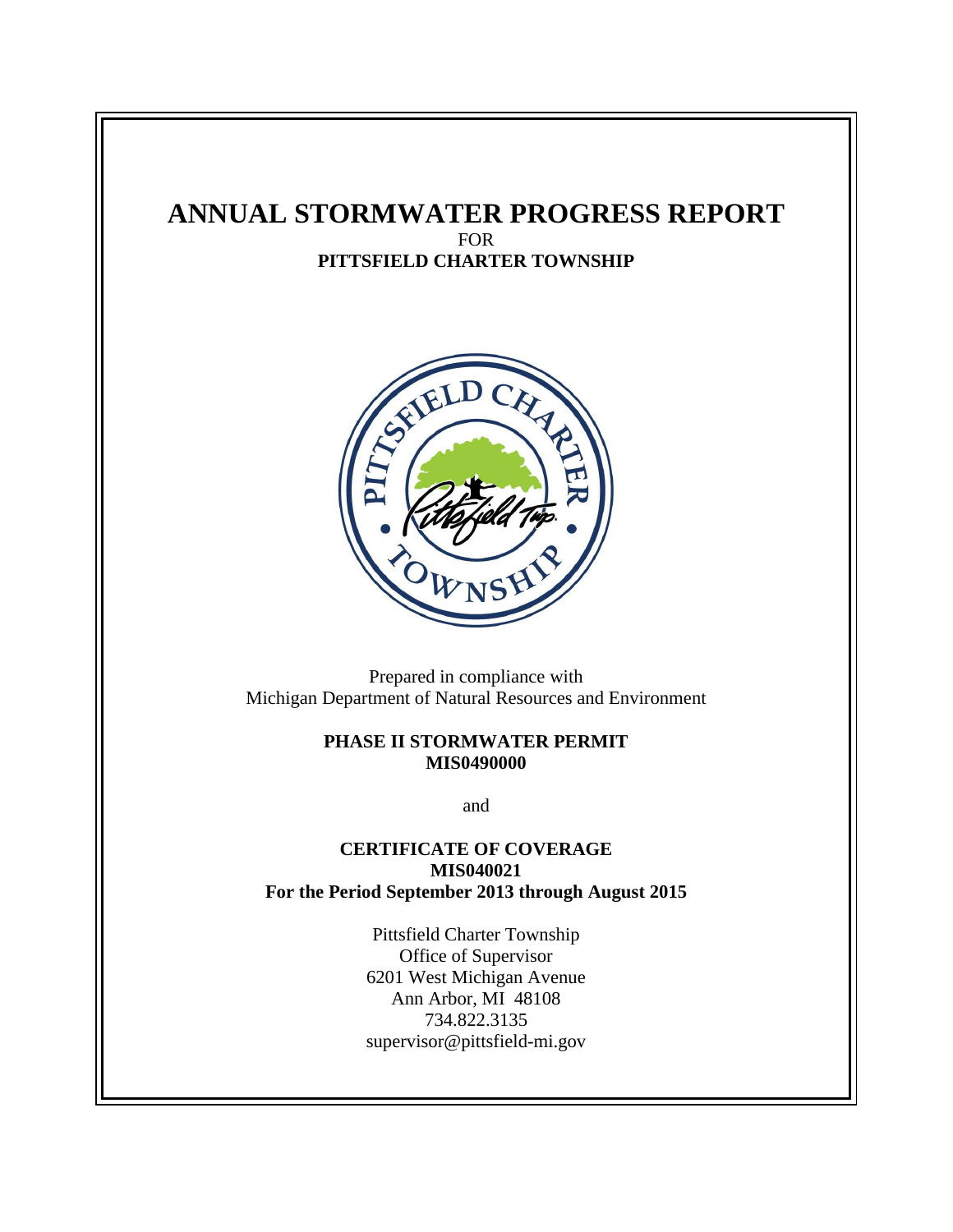# **Annual Stormwater Progress Report**

Covering the period September 2013 through August 2015

Michigan General Permit Number MIG619000 | MIS0490000 **Certificate of Coverage Number MIS040021** Permittee: Pittsfield Charter Township

6201 W. Michigan Avenue Ann Arbor, MI 48108 Mailing Address:

**Contact Person: Mandy Grewal** Telephone: 734-822-3135

Title: Supervisor

Date: October 1, 2015

Signature of Authorized Permittee Representative

Craig Lyon Director of Utilities & Municipal Services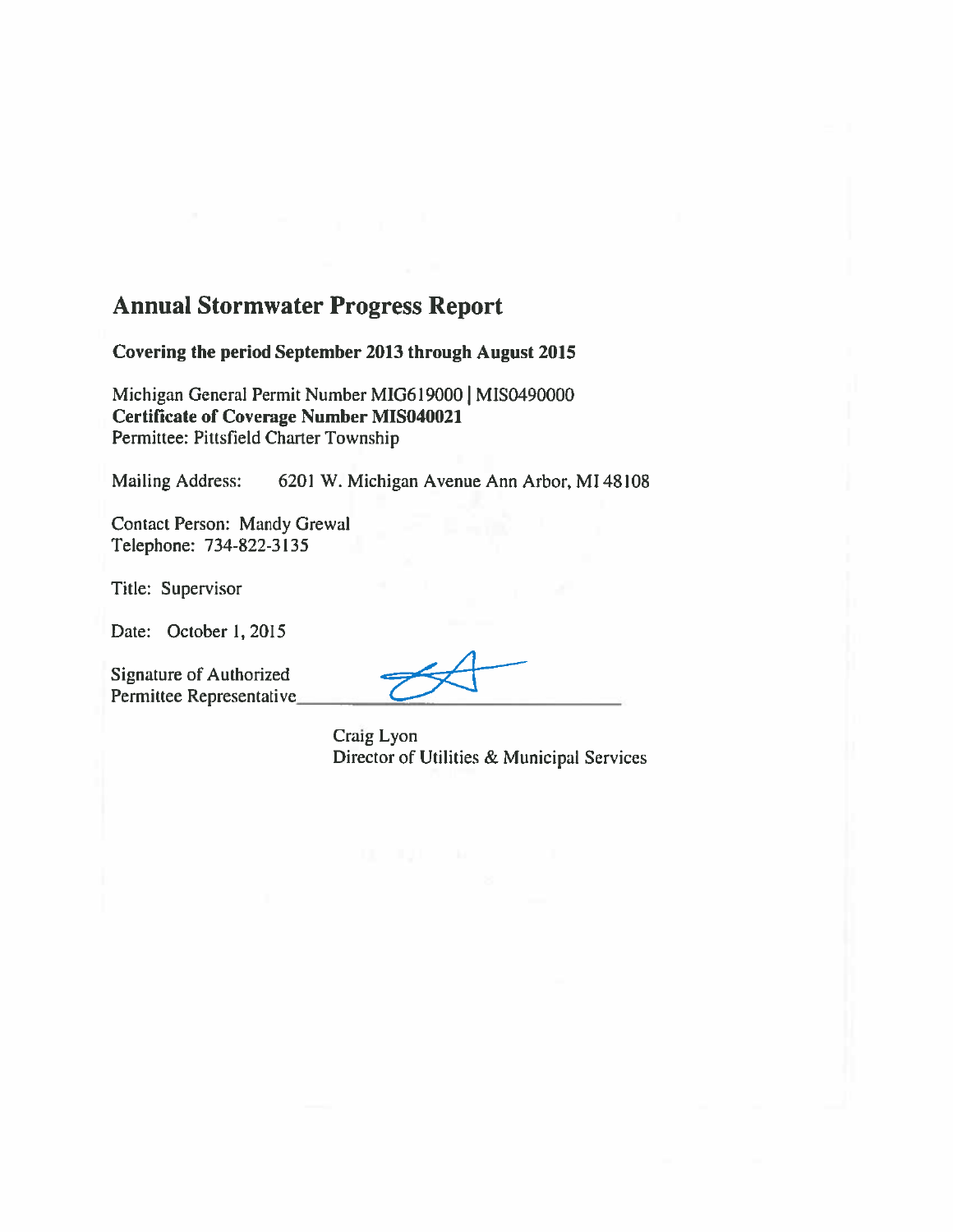# **Annual Stormwater Progress Report**

**Covering the period September 2013 through August 2015**

Michigan General Permit Number MIG619000 | MIS0490000 **Certificate of Coverage Number MIS040021** Permittee: Pittsfield Charter Township

Mailing Address: 6201 W. Michigan Avenue Ann Arbor, MI 48108

Contact Person: Mandy Grewal Telephone: 734-822-3135

Title: Supervisor

Date: October 1, 2015

Signature of Authorized Permittee Representative\_\_\_\_\_\_\_\_\_\_\_\_\_\_\_\_\_\_\_\_\_\_\_\_\_\_\_\_\_\_\_\_\_\_\_

> Craig Lyon Director of Utilities & Municipal Services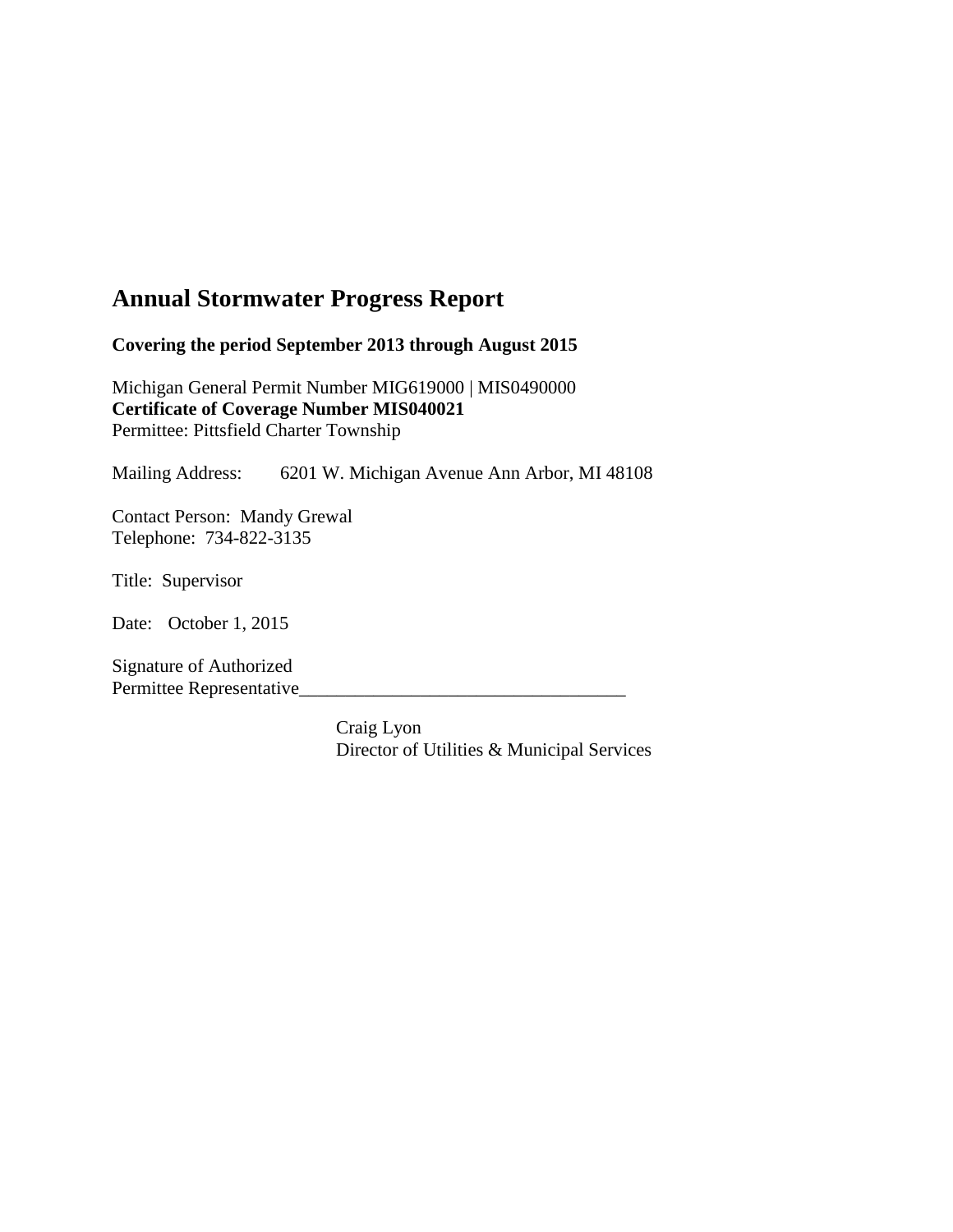## **Introduction**

This document fulfills Pittsfield Charter Township's NPDES Phase II stormwater permit requirement for a Progress Report. This report includes information on progress made over the time period stated on the cover towards compliance with the six minimum measures and other commitments made in Pittsfield Charter Township's Stormwater Pollution Prevention Initiative (SWPPI) or Stormwater Management Plan (SWMP) pursuant to the permit listed on the cover. Subsequently, Pittsfield Charter Township submitted an application for a new permit, which has not yet been drafted or approved by MDEQ. Thus, this report follows items and requirements under the previous (expired) permit.

This document also reports on the assessment of water quality in the area affected by Pittsfield Charter Township's stormwater discharge along with any changes made to Best Management Practices (BMPs) or Watershed Management Plans (WMP). The report follows reporting requirements specified in the permit and is organized by the six minimum measures, with additional reporting sections at the end.

# **I. Compliance Assessment**

## **A. Public Participation Plan (PPP)**

A PPP was most recently developed for most permittees in the middle Huron River watershed and submitted to the MDEQ in July 2009. It was revised and resubmitted in July 2010. A Watershed Management Plan (WMP) for the Middle Huron River was approved by MDEQ in 2008. Since that time, the permittees within the Middle Huron River Watershed have focused on implementing activities within the WMP and have additionally developed specific implementation plans to address water quality impairments. These activities are reported in other sections of this report.

## Review and revision of the WMP

The 2008 version of the WMP was reviewed and updated by the Huron River Watershed Council (HRWC) in 2010-11. It was then made available for public review via HRWC's website. The WMP was approved by MDEQ in 2011. The WMP continues to be available to the public via the Huron River Watershed Council's (HRWC) website at

<http://www.hrwc.org/publications/watershed-management-plans/> (number 7 on the list). The following TMDL Implementation Plans were developed or revised and submitted to MDEQ:

- Malletts Creek (biota impairment)
- Swift Run (biota impairment)
- Ford and Belleville Lakes (nutrient impairment)
- Argo to Geddes section of the Huron River (bacteria impairment)

Additionally, in April 2014 a plan for Honey Creek (bacteria impairment) was submitted and approved by MDEQ in September 2014. That plan can also be found on the HRWC WMPs webpage.

The above plans are all referenced in the umbrella WMP and are available through the Middle Huron Stormwater Advisory Group (SAG) website at [http://www.hrwc.org/middle-huron-sag/.](http://www.hrwc.org/middle-huron-sag/)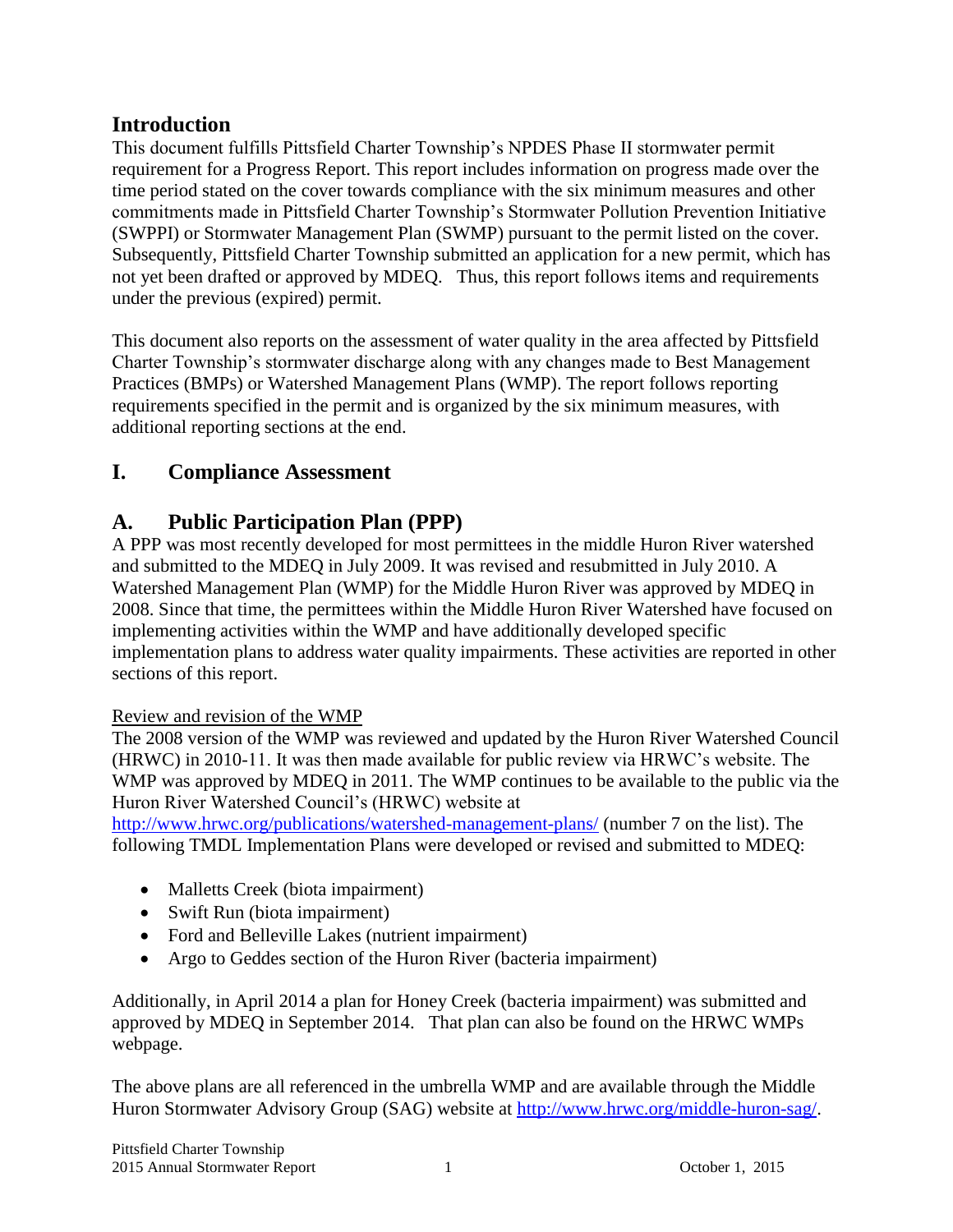#### Citizen Advisory Committee

In 2008 the permittees within the Middle Huron River Watershed formed the Middle Huron Stormwater Advisory Group (SAG). This is a forum, open to the public, for planning, discussion and reporting on stormwater treatment and management practices. During the reporting period, the SAG met on the following dates:

- $\bullet$  October 9, 2013
- $\bullet$  February 25, 2014
- $\bullet$  July 22, 2014
- November 13, 2014
- $\bullet$  April 2, 2015

Meeting agendas and lists of attendees to the meetings are included in Appendix A. All questions about meetings should be directed to Ric Lawson the SAG facilitator [\(rlawson@hrwc.org,](mailto:rlawson@hrwc.org) 734- 769-5123 ext.609).

In addition to the SAG meetings, HRWC and SAG partners also facilitate public meetings focused on planning and implementation activities within high priority tributaries. These groups include the Malletts Creek Coordinating Committee (MC3), the Millers Creek Advisory Team (MCAT), and the Fleming Creek Advisory Committee (FCAC). The MC3 and MCAT meet monthly to quarterly as needed.

The MCAT also met separately to advise on the development and review of a Sediment Accumulation Study, which was completed and is now available at <http://tinyurl.com/nwfomfe>**.**  The FCAC was revived in March of 2013 and began meeting monthly in September 2013 to develop an informal watershed management plan and project priorities. The FCAC is currently in the data collection process and is developing project goals. All three groups also meet to review development proposals from within the tributary. A list of meeting dates is included in Appendix A. Attendees lists and agendas can be requested from Ric Lawson.

### **Pittsfield Charter Township**

Pittsfield Charter Township is in compliance with the Public Involvement and Participation portion of the approved Stormwater Management Plan with continued partnerships and cooperation with other watershed groups.

Pittsfield Charter Township's Stormwater Management Committee (SWMC) was created by the Board of Trustees in July, 2009 as a standing committee, to support best practices for Stormwater Management throughout the Township. The Board also recognized that public involvement is one of the Six Minimum Measures of the Environmental Protection Agency (EPA) for Phase II Stormwater Permit compliance.

On March14, 2012, Pittsfield Charter Township Board of Trustees passed a resolution that incorporated the Natural Resources Committee into the Stormwater Management Committee. This resulted in an expanded role for SWMC and also increased membership to provide for regional representation by such agencies as the Huron River Watershed Council and River Raisin Watershed Council.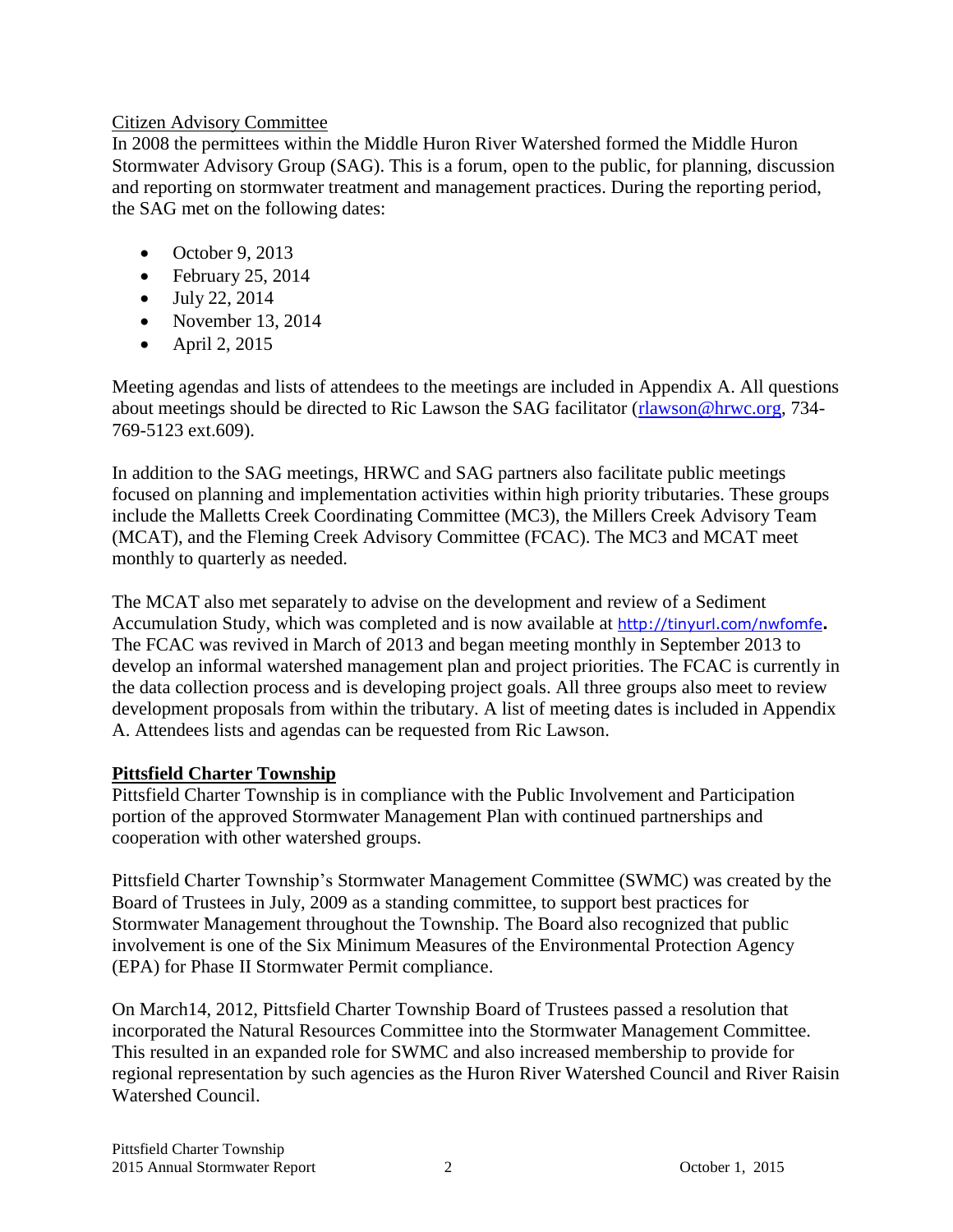The Committee advises the Board of Trustees and examines long-range strategies for the following issues:

- Pittsfield Charter Township Stormwater Management Plan
- Enhancing stormwater best-management practices
- Establishes public programming activities in compliance with Township's Stormwater Management Plan
- Provide updates to the Township regarding permit compliance

The Committee has 11 members, each serving 2-year terms, appointed by the Township Board of Trustees. <sup>1</sup>

The SWMC has met six times during the reporting period and the minutes of each meeting are posted for the public in the *Legal Notices* section on the township website, [http:/www.pittsfield](http://www.pittsfield-mi.gov/)[mi.gov.](http://www.pittsfield-mi.gov/)

> November 14, 2013 February 12, 2014 May 8, 2014 August 13, 2014 November 13, 2014 February 11, 2015

The Stormwater Management Committee Staff Liaison regularly attends meetings of the Huron River Watershed Council's Middle Huron Watershed Initiative & Stormwater Advisory Group to formulate watershed goals, participate in cooperative efforts with other watershed partners, and take advantage of training opportunities offered through local agencies. Stormwater Liaison (permit) staff has participated in:

- Huron River Watershed Council (HRWC) Annual meetings
- Huron River Watershed Council Board meetings
- Stormwater Utility seminars
- Huron River Day
- Huron River Watershed Partner's Meeting

Additionally, it is also proposed that the SWMC will recommend plans and programs to protect and acquire important wetlands through incentives, donation, development rights, easements, land exchange, purchase, and other means; develop educational programs for the public and for area schools to promote the values of wetlands and awareness of the hazards and threats to wetlands. Such programs should be particularly targeted to landowners or building promoters or construction contractors with wetlands and emphasize how best to protect wetlands values on their property; oversee the development and administration of the voluntary Wetlands Registry and Stewardship Program and create incentives for participation; develop procedures for interested citizens to participate directly in stewardship and preservation of specific wetlands; review degraded or destroyed wetlands in the Township for possible rehabilitation or restoration; prioritize sites, and seek grants and donations to fund restoration.

 $\overline{a}$ <sup>1</sup> It is proposed that the SWMC will have authority to hear appeals regarding Wetlands Use Permits, provide recommendations regarding planning and assisting in wetlands policy administration, serve in an advisory role in setting policy guidelines on wetlands issues in the Township, identify conflicts between wetlands protection and Township policies, ordinances, operating procedures, and activities, and coordinate with MDEQ in keeping up-todate on issues affecting wetlands protection.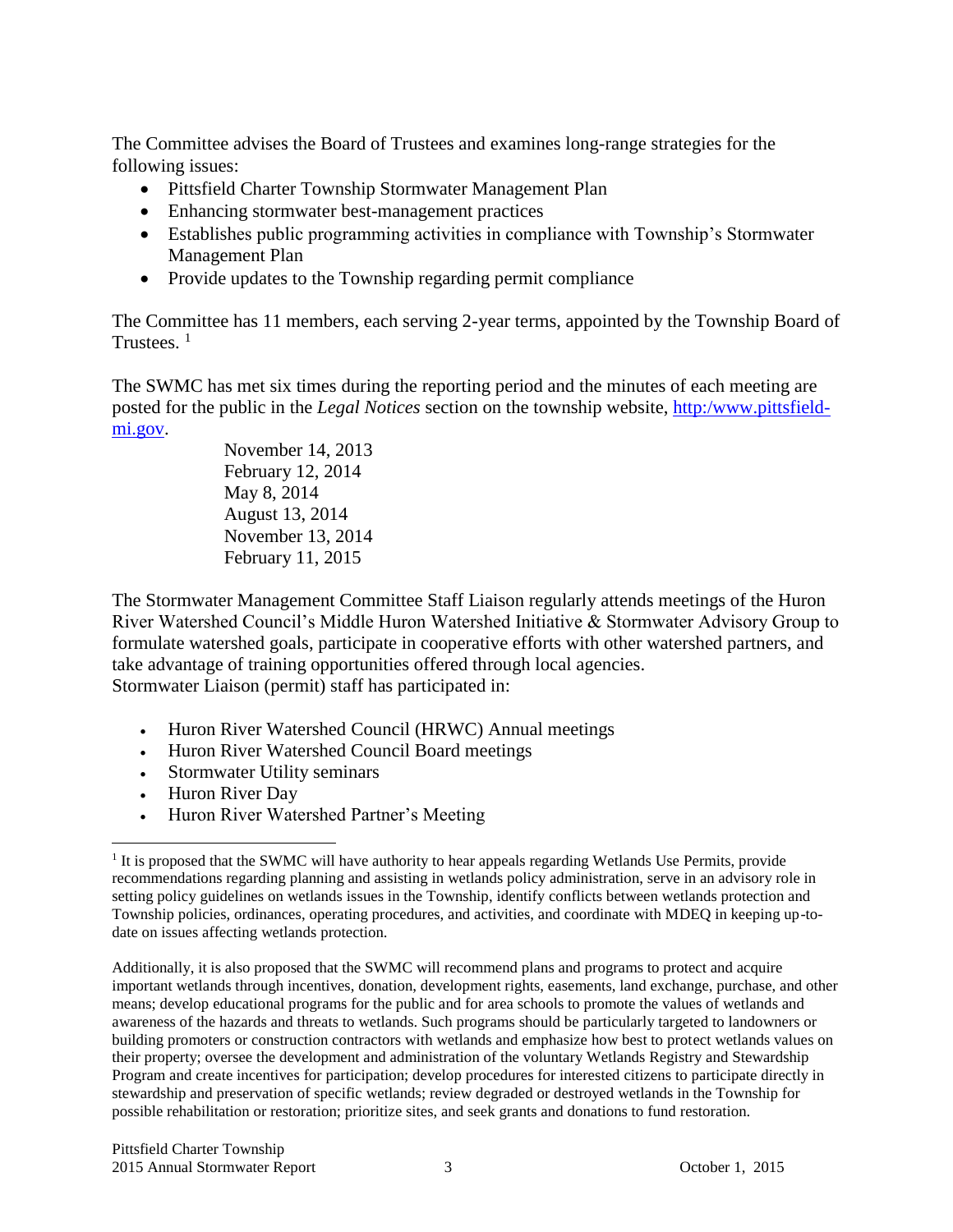## **B. Public Education Plan (PEP)**

The PEP section of our SWPPI was developed to promote, publicize, and facilitate watershed education in the Middle Huron watershed. Following is a summary of the progress made on PEP implementation.

## Activity #1: HRWC and/or Southeast Michigan Partners for Clean Water Informational **Materials**

Brochures, tip cards, posters, and other materials developed by HRWC or the regional public outreach campaign, "Our water. Our future. Ours to Protect" were distributed by individual jurisdictions.

These materials contain information that covers required Topics 1-8. The overall campaign promotes key messages on proper use of fertilizer, car care, landscaping, storm drain awareness, household hazardous wastes, water conservation, pet care, and riparian protection.

During the reporting period the Southeast Michigan Partners for Clean Water met periodically to review existing materials and propose updates and revisions to the campaign messaging and delivery methods.

Updated tip cards on storm drains, landscaping, household hazardous waste, pet care, lawn care and car care were released by the Southeast Michigan Council of Governments in the spring of 2015 for printing and distribution. See [http://semcog.org/What-You-Can-Do-/To-Protect-Our-](http://semcog.org/What-You-Can-Do-/To-Protect-Our-Waterways)[Waterways.](http://semcog.org/What-You-Can-Do-/To-Protect-Our-Waterways)

Further details on Partners for Clean Water activities can be found in their 2014-15 report [\(http://semcog.org/Portals/0/Documents/Plans-For-The-](http://semcog.org/Portals/0/Documents/Plans-For-The-Region/Environment/PartnersforCleanWaterReportSeptember2015.pdf)[Region/Environment/PartnersforCleanWaterReportSeptember2015.pdf\)](http://semcog.org/Portals/0/Documents/Plans-For-The-Region/Environment/PartnersforCleanWaterReportSeptember2015.pdf). Their previous report covering October 2012 to September 2013 can be obtained upon request.

## **Pittsfield Charter Township**

Pittsfield Charter Township continues to strive for compliance with the Public Education portion of the approved Stormwater Management Plan. Minutes of the public meetings of the Stormwater Management Committee are available at the township website, [http:/www.pittsfield](http://www.pittsfield-mi.gov/)[mi.gov,](http://www.pittsfield-mi.gov/) in the *Legal Notices* section for interested residents or businesses.

SEMCOG "Ours to Protect" brochures, Pittsfield Charter Township's Promoting River-Friendly Lawn Care, Lawn Fertilizer Regulation" brochure, and Huron River Watershed Materials are distributed at the township Administration building. Please refer to the Stormwater Management Plan for additional information that addresses *proposed* public education implementation of best management practices via township website.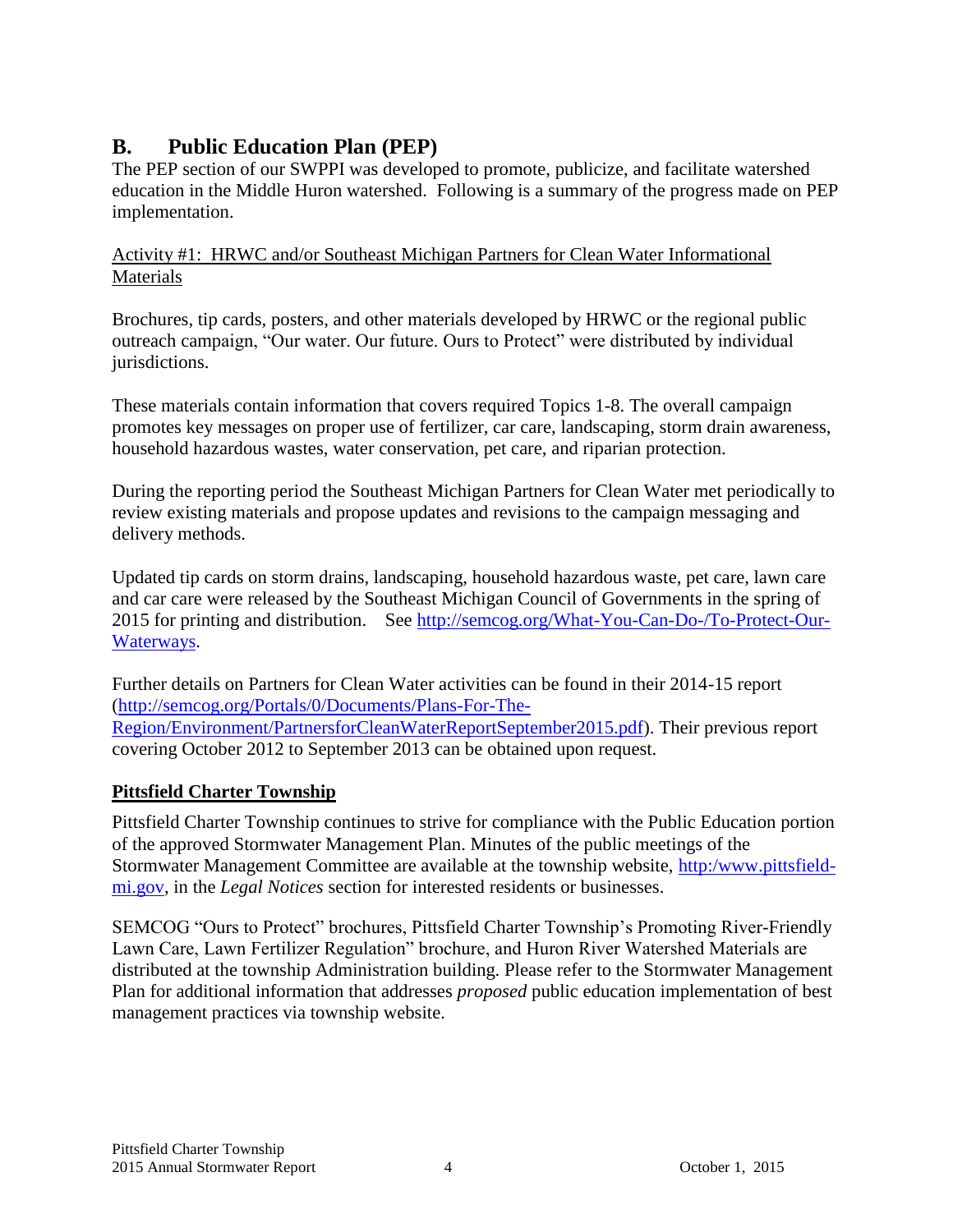#### Activity #2: Community Watershed Calendar

During the reporting period HRWC and participating communities produced, printed, and distributed 37,000 2014Watershed Community Calendars presenting a f full year of monthly informational pollution prevention tips targeted to homeowners in a single printed piece. The tips and provided resources related to permit topic requirements such as illegal dumping, fertilizer and yard care, rain barrels, pet waste, car care, rain gardens and native plants, home toxics, storm drain awareness and general watershed education.

Participating communities distributed calendars to residents either through direct mail\*, at customer service counters or through other channels as follows:





|                                                      | 2014  | 2015  |
|------------------------------------------------------|-------|-------|
| City of Brighton*                                    | 3200  | N/A   |
| <b>Livingston County Drain Commission</b>            | 700   | 450   |
| <b>Livingston County Road Commission</b>             | 200   | 450   |
| Village of Pinckney                                  | 900   | 900   |
| City of Ann Arbor*                                   | 21000 | 20000 |
| Ann Arbor Public Schools                             | 500   | 100   |
| Village of Dexter*                                   | 1500  | 1500  |
| <b>Washtenaw County Water Resources Commissioner</b> | 300   | 300   |
| Pittsfield Charter Township                          | 500   | 500   |
| City of Ypsilanti                                    | 1500  | 1500  |
| Charter Township of Ypsilanti                        | 2500  | 2500  |
| Eastern Michigan University                          | 2500  | 2500  |
| <b>Washtenaw County Road Commission</b>              | 300   | 300   |
| <b>Barton Hills Village</b>                          | 150   | 150   |
| Marion Township                                      | 500   | N/A   |
| Huron River Watershed Council*                       | 1750  | 2350  |
| Green Oak Township                                   | N/A   | 500   |
| TOTAL                                                | 37000 | 33000 |

HRWC distributed calendars through direct mail, at key organizational events and in person, promoting it through HRWC's printed newsletter (direct mailed to 2,000 recipients), marketing emails (5500+ recipients), home page blog (9,000 monthly average unique page views), and social media announcements on Facebook and Twitter.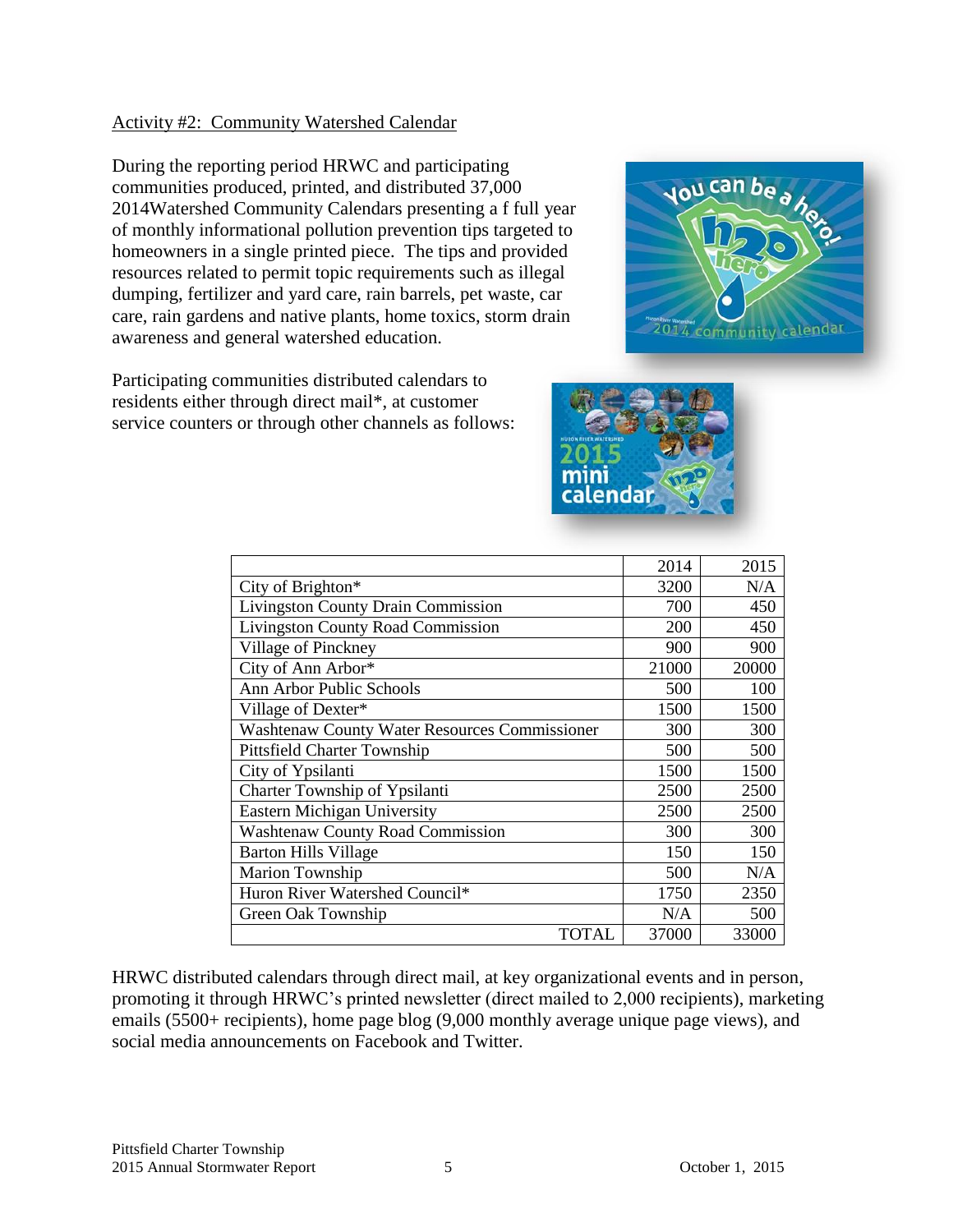The 2014 Watershed Community Calendar also included a special 8-page "H20 Hero Handbook." 1,000 additional handbooks were printed and distributed to watershed residents at community events throughout 2014 and 2015. See activity #12 below.

## **Pittsfield Charter Township**

From September 2013 through August 2015, over 500 Mini Calendars were distributed by Pittsfield Charter Township. The calendars were available at the Administration and Parks and Recreation offices and distributed at events for the general public.

## Activity #3: Information in Community Newsletters and on Websites

Seasonal newsletter inserts of tips and information on nonpoint source pollution prevention topics are developed by HRWC annually and made available in pdf format for community use on [www.hrwc.org/our-work/programs/middle-huron-sag/](http://www.hrwc.org/our-work/programs/middle-huron-sag/) (under Public Education Materials).

These materials also include a series of 12 advertisements in various sizes and formats (jpeg, pdf) that correspond to the 2012 Watershed Community Calendar branding, monthly topics and messaging.

Additionally HRWC publishes announcements, articles, tips and promotions that focus on nonpoint source pollution prevention and water quality information using the following distribution channels:

- [www.hrwc.org](http://www.hrwc.org/) (98,778 sessions with 196,372 page views overall during the period September 1, 2013 through August 27, 2015—65.65% new visitors).
- [www.facebook.com/huronriver](http://www.facebook.com/huronriver) (1,279 page likes as of August 27, 2013 to 1,892 page likes as of August 21, 2015).
- Monthly e-mail newsletter (5,632 average monthly contacts with an average open rate of 10.2%).
- Printed quarterly newsletter (direct mailed to over 2,000 HRWC members and distributed to the following watershed libraries: Huron High School, Ann Arbor District, South Lyon, Milford, Chelsea, Belleville, Flat Rock, Pinckney, Ypsilanti District, Brighton Public, Dexter District).

The featured landing page of the calendar and ads, [www.hrwc.org/h2oheroes](http://www.hrwc.org/h2oheroes) and homeowner tips pages in the "Take Action" section, [www.hrwc.org/take-action](http://www.hrwc.org/take-action) had the following results over the reporting period:

- [www.hrwc.org/h2oheroes](http://www.hrwc.org/h2oheroes) (featured landing page of calendar and ads) 110 page views with 89 unique page views.
- [www.hrwc.org/take-action/capture-rain](http://www.hrwc.org/take-action/capture-rain) (content pages featuring rain gardens, rain barrels and native plants) – 3,263 page views with 2,458 unique page views. "Garden with native plants" was the most popular topic with 67.3% of the total page views going to that tips page.
- [www.hrwc.org/take-action/water-pollution](http://www.hrwc.org/take-action/water-pollution) (content pages featuring nonpoint source pollution prevention tips) – 1,343 page views with 1,101 unique page views.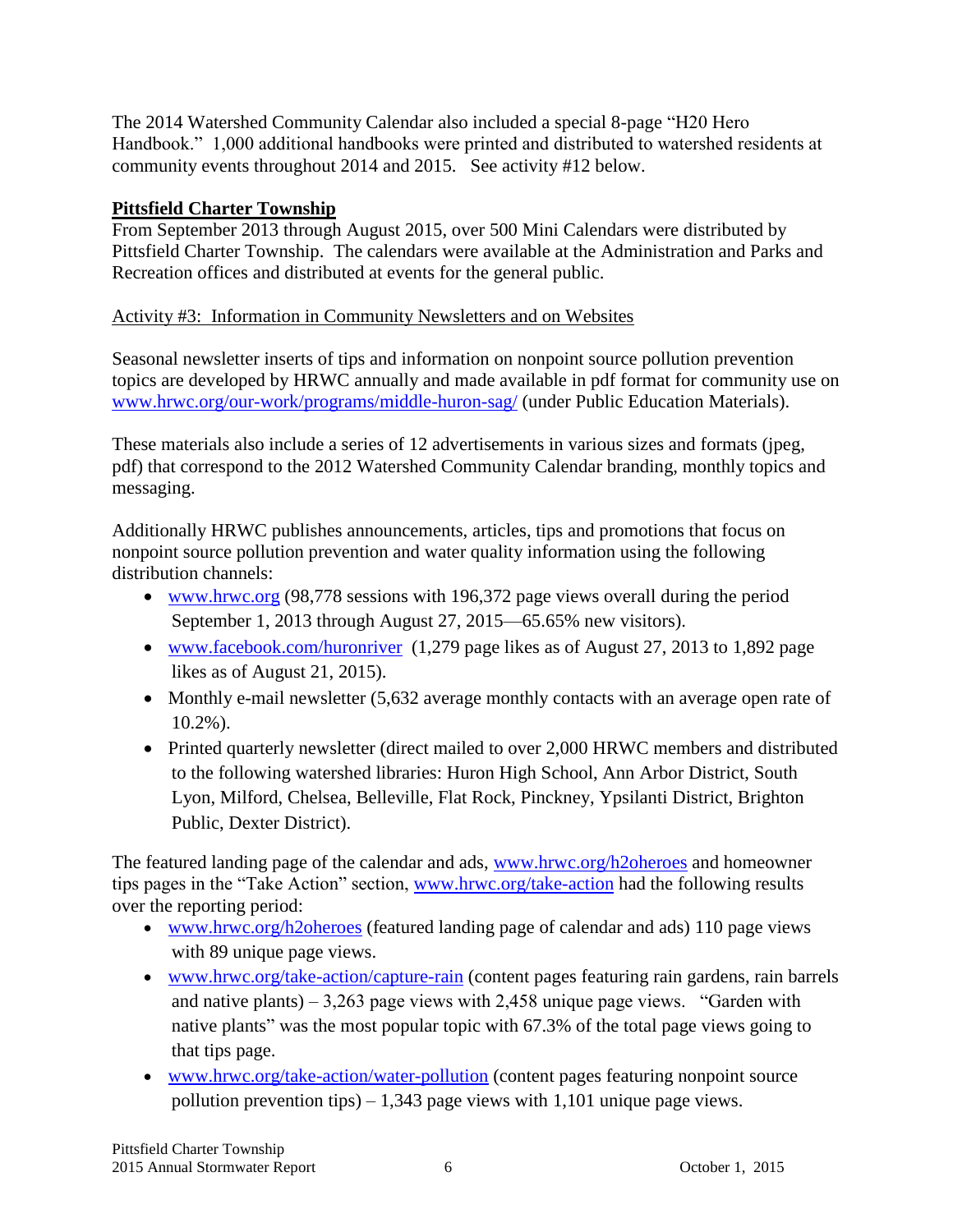- [www.hrwc.org/take-action/waterfront-wise--230](http://www.hrwc.org/take-action/waterfront-wise--230) page views with 212 unique page views.
- [www.hrwc.org/take-action/save-water-save-energy--834](http://www.hrwc.org/take-action/save-water-save-energy--834) page views with 704 unique page views.

## **Pittsfield Charter Township**

The *homepage* of the Township website, [http:/www.pittsfield-mi.gov,](http://www.pittsfield-mi.gov/) was updated regularly with the following seasonal information for residents and local businesses:

| <b>Public Education/Seminar Announcement</b>    | <b>Date</b>                            |
|-------------------------------------------------|----------------------------------------|
| Please Pick Up Pet Waste In Your Yard           | June 21, 2013 – September 30, 2013     |
| Help Prevent Stormwater Pollution This Winter   | January 8, 2014 – January 20, 2014     |
| What are you doing with your leaves this Fall?  |                                        |
| Consider these river-friendly options.          | May 13, 2014 – May 23, 2014            |
|                                                 |                                        |
| County Clean Up Day                             | May 8, 2014 – May 17, 2014             |
| <b>Stormwater Management Committee</b>          | May 13, 2014 – May 20, 2014            |
| Have A Green Lawn & Comply With The Law         | May 13, 2014 – May 30, 2014            |
| Fats, Oils and Grease Brochure                  | July 7, 2014 – July 18, 2015           |
| Help Prevent Stormwater Pollution This Winter   | October 1, 2014 – October 17, 2014     |
| America Recycles Day at the Reuse Center on     | October 15, 2014 – November 15, 2014   |
| Saturday November 15 <sup>th</sup>              |                                        |
| Where are you doing your leaves this fall?      | October 6, 2014 – November 10, 2014    |
| Leaves vs. Rake                                 |                                        |
| <b>Pittsfield Township Receives Sustainable</b> | December 11, 2014 – December 22, 2014  |
| Community Leader Award from SEMCOG              |                                        |
| Help Prevent Stormwater Pollution This Winter   | December 5, 2014 – March 1, 2015       |
| <b>HOA Stormwater Seminar</b>                   | April 25, 2015 – May 12, 2015          |
| Have A Green Lawn & Comply With The Law         | June 25, 2015 – July 24, 2015          |
| Fats, Oils and Grease Brochure                  | July 7, 2015 – July 24, 2015           |
| What are you doing your leaves this fall?       | September 21, 2015 – November 15, 2015 |
| Leaves vs. Rake                                 |                                        |

Activity #4: Local Newspaper and Web Advertisements

2014 – 12 months of print ads placed in the Ann Arbor Observer going to City of Ann Arbor residents with a circulation of 60,000 and a readership of 120,000. See ads at [www.hrwc.org/our-work/programs/middle-huron-sag/](http://www.hrwc.org/our-work/programs/middle-huron-sag/) (under Public Education Materials).

Ads resembled and reinforced the Watershed Community Calendar messaging, promoting the dedicated campaign web site, [www.hrwc.org/h2oheroes](http://www.hrwc.org/h2oheroes) and containing detailed information and additional resources.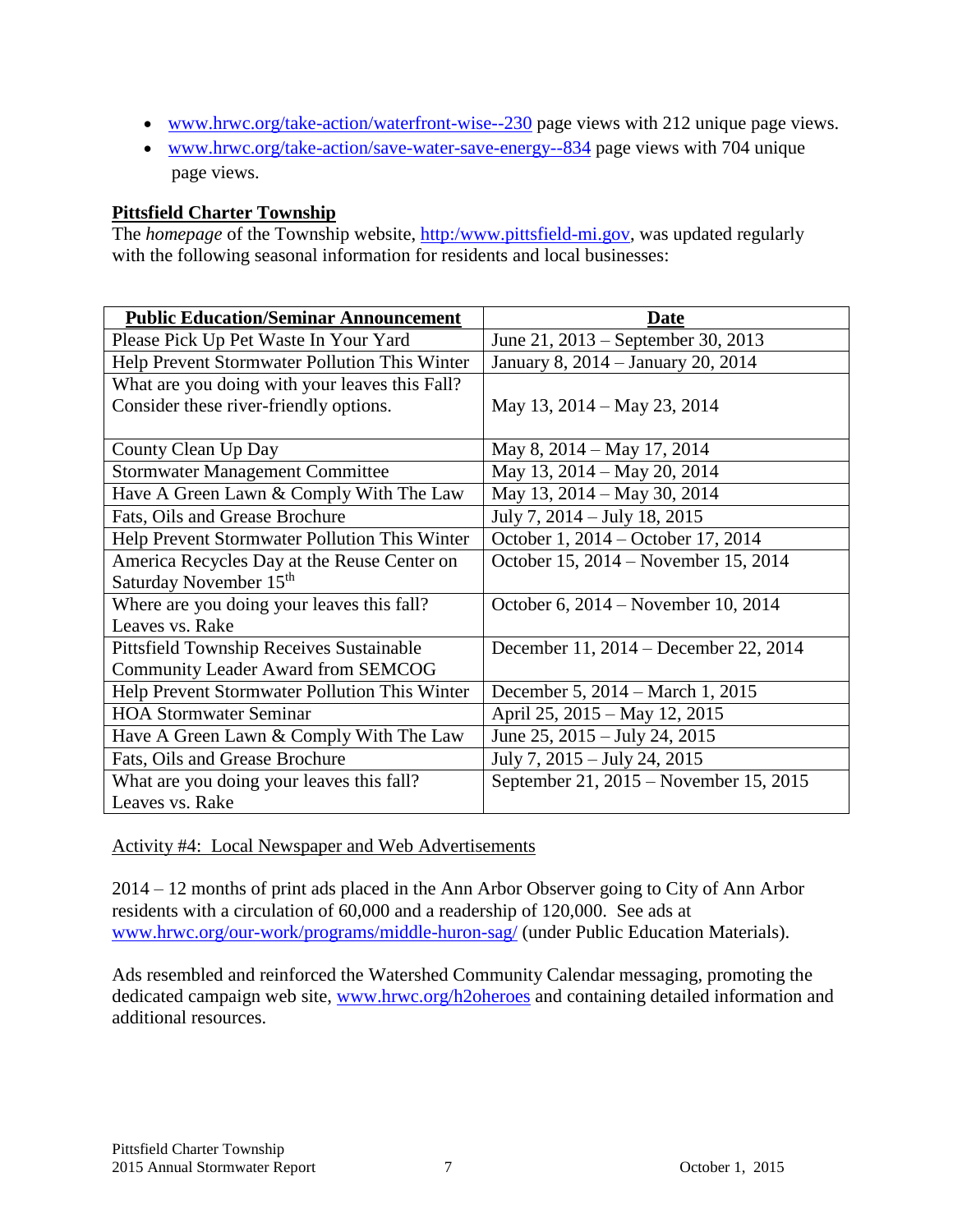### Activity #5: Promote Water Resource Protection Workshops

Across the entire reporting period, HRWC also organized and promoted the following community events/workshops incorporating water quality and nonpoint source pollution prevention informational materials:

- Water Quality Monitoring volunteer trainings, March 2014, 2015
- Educator Trainings, April, 2012
- Volunteer Data Sharing, November 2014, 2015
- Sectional River Clean-ups, Summer 2014, 2015
- River Round-Up, April and October, 2014, 2015
- Stonefly Search, January, January, 2015
- Huron River Walks, May 16, June 17, 2014
- Green Infrastructure Workshops, October 2013
- Huron River Paddle and Education Trips (6 total), Summer 2014, 2015
- Washtenaw Green Infrastructure Planning (with SEMCOG), September 2013
- Climate Resiliency Water Infrastructure Planning February, April 2015
- Water Quality Celebration Honoring Rep. John Dingell, July 2014
- Malletts Creek and Fleming Creek Subwatershed Advisory Group meetings, quarterly, 2014, 2015
- HRWC State of the Huron Conference, April 2014
- HRWC Annual Meeting, April 2015
- Swift Run Stakeholders Meeting, July 2015

#### *Master Rain Gardener Program*

The Washtenaw County Master Rain Gardener class was offered:

| <b>Thursdays</b> | $\overline{\phantom{0}}$ | February 27-March 27, 2014, and |
|------------------|--------------------------|---------------------------------|
| Wednesdays       |                          | February 26-March 26, 2015      |

Please see the full description under Activity 20 – Residential Rain Garden Program.

### **Pittsfield Charter Township**

#### *Fats, Oils and Grease Seminar*

Pittsfield Charter Township conducted a Fats, Oils and Grease seminar for local food establishments on October 23, 2013. In conjunction with the Washtenaw County Environmental Health Department, the listing of Food Service Establishments in Pittsfield Charter Township was also updated at this time. A seminar was prepared in conjunction with the Washtenaw County Water Resources Commissioner office and marketed via print, website announcements, and phone calls to all private and public facilities that prepare food in the township. The session was attended by eight (8) restaurants and a participants list is on file with the Washtenaw County Water Resource Commissioner's Office. Additionally, the upcoming Fats, Oils and Grease Seminar will be held at Pittsfield Charter Township on November 12, 2015.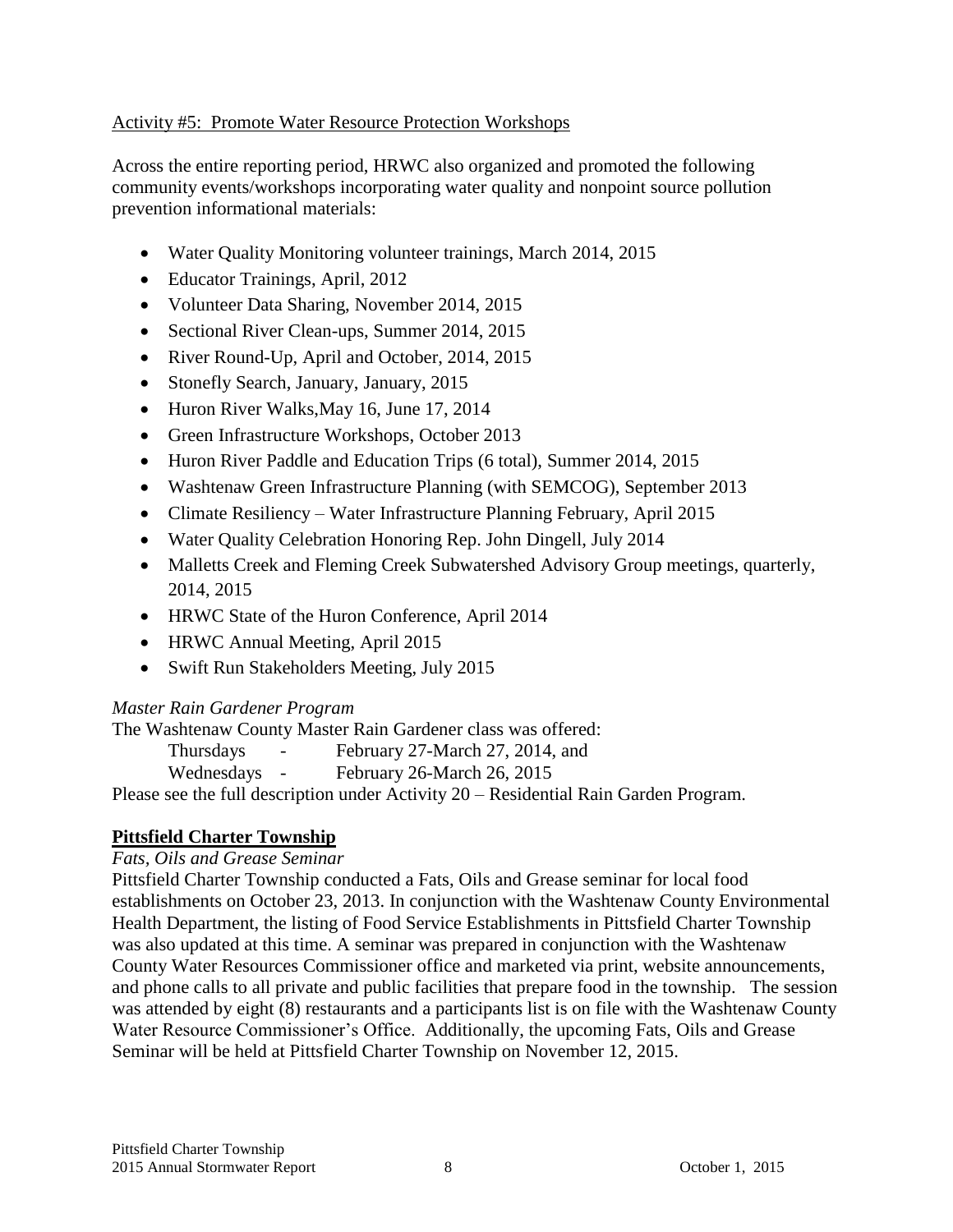## **Pittsfield Charter Township**

### *HOA Stormwater Seminar*

On May 14, 2015, Pittsfield Charter Township in coordination with the Washtenaw County Water Resource Commissioner's Office, developed, advertised, and delivered a presentation to seven Homeowner/Property Associations in Pittsfield Charter Township. The presentation provided information aimed at improving stormwater quality, including maintenance of storm drains, detention/retention basins, and ponds in the area. The neighborhood leaders and businesses were particularly interested in photographs of field examples, recommendations regarding neighborhood maintenance actions, and a frank discussion of drainage responsibilities. The Washtenaw County Water Resource Commissioner's office had practical educational recommendations about steps that homeowners can easily take to improve water quality.

The materials that were distributed included:

- "Maintaining Your Detention Pond A Guidebook for Private Owners in Southeast Michigan"
- "Paint Pointers" brochures
- "Prescription Drug & Personal Care Product Disposal" brochures
- "What to do about FOG (Fats, oils and Grease)" brochures-
- "I Think I Saw A Fish On My Street brochures
- "Make Your Home A Riversafe Home" brochures
- Washtenaw County Celebrates Rain Gardens Information
- "What to Do About FOG (Fats, Oils and Greese)" brochures
- "Natural Lawn" brochure

Prior to the 2015 Homeowner's Association Stormwater Seminar, a stormwater survey was distributed to HOA's for the distribution to the residents of Pittsfield Charter Township. The stormwater survey gauged resident's knowledge of stormwater, as well as gathered the information residents were interested in seeing presented at future seminars.

The participants' feedback was very positive; ideally this is presentation that may be shared with other communities for Public Education usage.

### Activity #6: Promote and Support Volunteer Stream Monitoring

Each year, HRWC hosted several activities or monitoring events that inspire the protection of local fresh water resources. One event measures the physical conditions (described below) and the other event ("bio-monitoring") measures the aquatic invertebrate community.

In bio-monitoring events, held in January (Stonefly Search), April (River Roundup) and September (River Roundup), volunteers spend the day as part of a small research team, examining the conditions of two streams. Streams are selected to be strikingly different in quality. Each team collects samples of creatures (macroinvertebrates). They notice immediately that one stream is teeming with life while the other appears nearly "dead." This comparative difference is an effective way for residents to discover for themselves that some local streams have deteriorated while others remain healthy which leads to inquiry about the causes of stream deterioration, the conditions of their local stream, and possible solutions. HRWC attempts to visit 40 locations per event (3 per year), which our volunteers have been able to keep up with.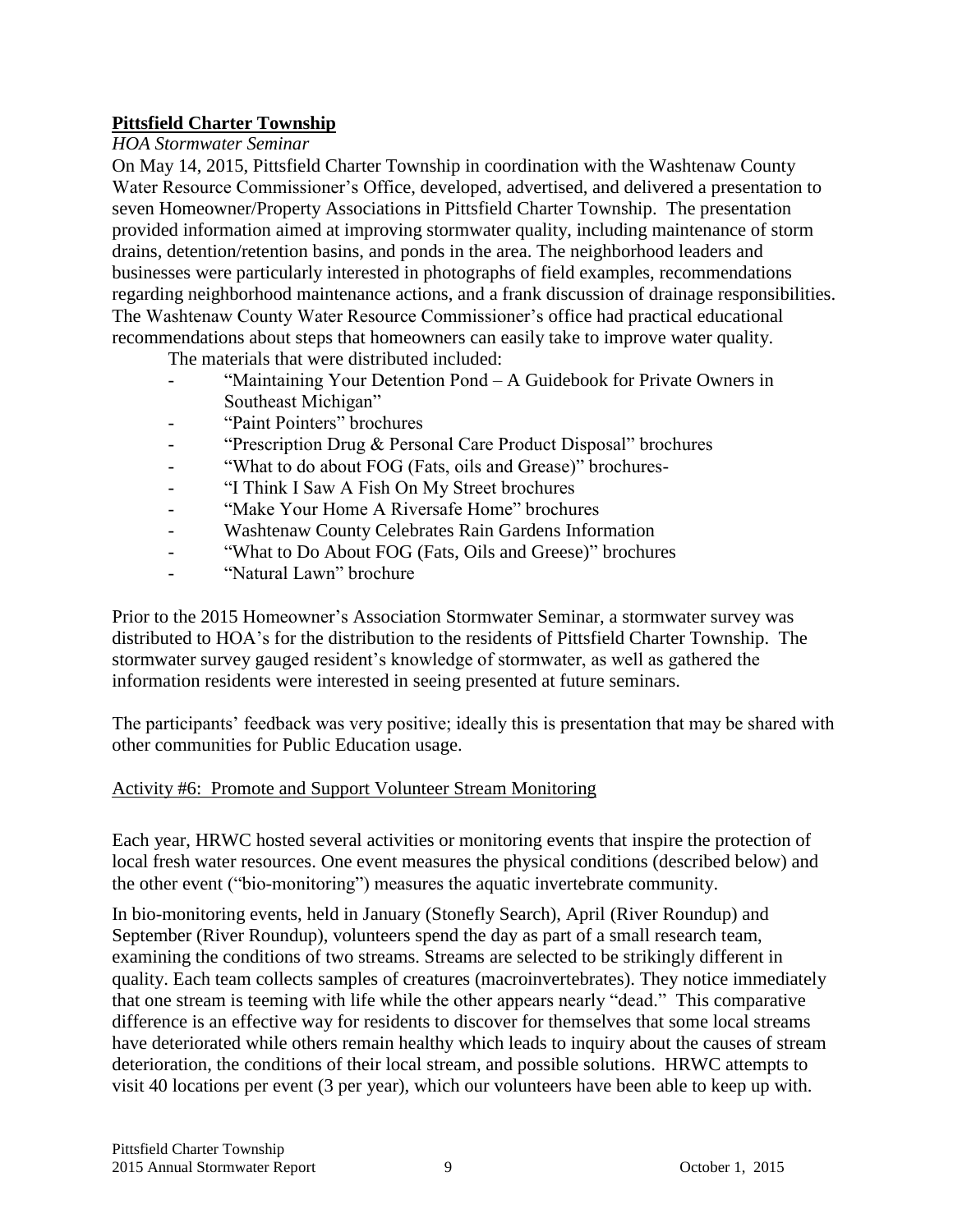In 2013 we visited 107 unique locations (some duplication), in 2014, 82 (Stonefly was cancelled due to severe weather), and we've been to 77 sites thus far in 2015.

A follow-up report and annual presentation by HRWC responds to volunteer concerns by providing results of the monitoring events and an explanation of the primary causes of local stream deterioration, tools to address local stream issues and "tip cards" or information for homeowners and other residents on protecting water quality.

Annually in the summer volunteers measure the physical conditions of streams. They learn to "read a river" by studying the conditions that affect the ecological health of the sites. Participants form small teams to complete an evaluation of at least one site.

HRWC's program serves the entire watershed, a 900-square mile area that drains into the Huron River and then into Lake Erie. The area includes approximately 525,000 residents and parts of seven counties in southeastern Michigan, primarily Livingston, Oakland, Washtenaw, and Wayne Counties. The pool of volunteers, who live in many of the in 67 watershed communities, is currently around 600, with up to 150 routinely participating in each event. HRWC has successfully drawn volunteers from throughout the watershed. Over 2014 and 2015 we have focused recruitment in the TrailTowns (Milford, Dexter, Ann Arbor, Ypsilanti, and Flat Rock). While recruitment from these municipalities is slowly growing, the increased outreach, along with other TrailTown activities, have garnered numerous additional new partnerships and overall public awareness.

Additionally, HRWC operates a Water Quality Monitoring Program on behalf of partners in Washtenaw and Livingston Counties. This program, which utilizes volunteer sample collectors, is described in more detail in the Water Quality Data and Assessment section.

### **Pittsfield Charter Township**

Pittsfield Charter Township continually promotes HRWC Rain Barrel Sale and the Adopt-a-Stream stonefly identification and count.

### Activity #7: Catchbasin/Storm Drain Labeling

### *Adopt-a-Stormdrain Program*

Stormdrain awareness is a priority for public education efforts of stormwater phase I and II regulated communities. Historically, many communities have labeled and marked stormdrains with language that explains that they go directly to the local surface waters. This effort was usually combined with the distribution of door hangers that provided more detailed information about stormwater, non-point source pollution and the proper disposal of motor oil, grass clippings, pet waste, and other pollutants. With many of the urban stormdrains now labeled/marked, the effort has shifted to maintenance by local street or public works staff.

In 2010 the Middle Huron Stormwater Advisory Group members began development of an Adopt-A-Stormdrain program for key areas of Washtenaw County. The program is designed to recruit public and private partners to take sustained action to keep storm drains labeled, clear and clean by working with a committed group of individuals. These volunteers also report problems to the local governments and serve as the neighborhood watchdogs and educators.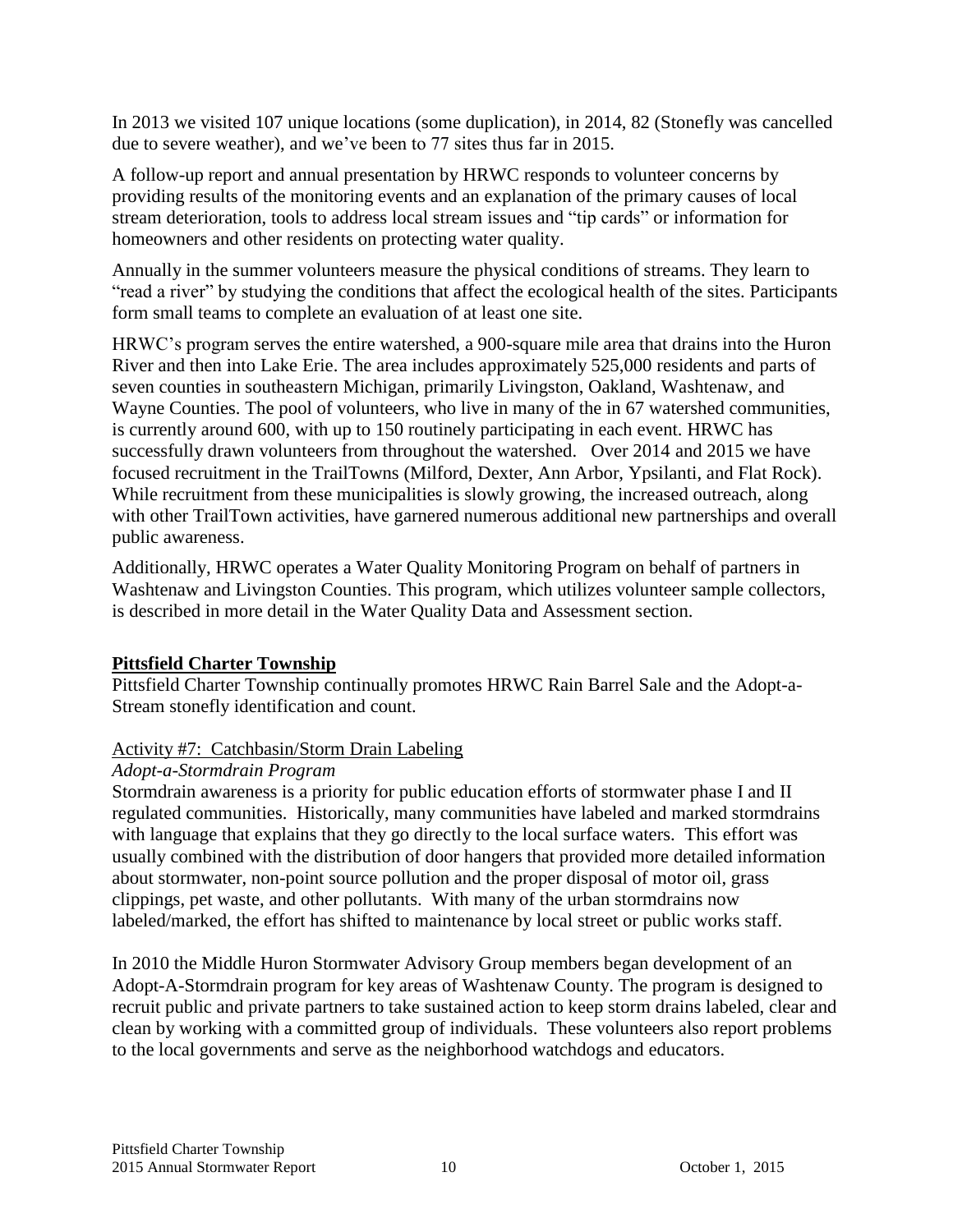HRWC developed the program format and structure, creating waivers, intake and reporting forms, instructions and tips, etc. See [www.hrwc.org/our-work/programs/adoptastormdrain/.](http://www.hrwc.org/our-work/programs/adoptastormdrain/) Volunteers participated in the program by clearing debris from and applying new "Dump No Waste, Drains to River" markers to stormdrains and distributing informational door hangers to nearby neighborhood residences.

In June 2014 and 2015 the program hosted a crowd-sourced stormdrain art event at a key community festival, the Ann Arbor Mayor's Green Fair. Stormdrains located at the fair's central intersection were decorated with chalk by a professional artist and the public with direction by an art educator. Informational flyers promoting the Adopt-A-Stormdrain program were distributed to attendees. HRWC staff and volunteers promoted the connection between stormdrains and water quality.

During the reporting period the 125 Adopt-A-Stormdrain program volunteers donated 400 hours of service, while placing 400 stormdrain labels and 1850 door fliers. Service was delivered to multiple locations in Ann Arbor as well as Ypsilanti Township. The Adopt-A-Stormdrain web page has experienced 485 page views with 398 unique page views. The program's volunteer sign up page has 383 page views with 270 unique page views in the same timeframe.

## Activity #8: Promote County-Wide Complaint Tracking and Response System

The Washtenaw County Environmental Reporting Line (734-222-3800) is in operation during business hours (Monday-Friday, 8:30 to 5:00) and staffed by the Washtenaw County Environmental Health Department. Brochures promoting the Environmental Reporting Line are distributed at County Offices, provided to local governments for lobby and/or special event distribution and are available from the Water Resources Commissioner's Office upon request.

### Activity #9: Promote Soil Testing

Beginning January 1, 2012, phosphorus fertilizer applications are restricted on residential and commercial lawns in Michigan, including athletic fields and golf courses statewide. This includes applications by both homeowners and commercial applicators.

The general rule in the Michigan Fertilizer Law is no phosphorus fertilizer may be applied on residential or commercial lawns, unless it meets an exemption. The sale of phosphorus fertilizers in the marketplace is not impacted. Phosphorus applications for agriculture, gardens, trees, and shrubs are exempted. In September 2011 HRWC participated in a phosphorus fertilizer workgroup coordinated by the Michigan Department of Agriculture & Rural Development. MDARD produced a homeowner brochure and additional phosphorus information (available at [www.michigan.gov/mda-fertilizer](http://www.michigan.gov/mda-fertilizer) and [www.BePhosphorusSmart.msu.edu\)](http://www.bephosphorussmart.msu.edu/).

In 2012, the soil testing program transitioned to a web-based mail in program run by MSU Extension where consumers were directed to purchase (\$25) a soil test kit, mail-in their samples and get results by email which they then plug into a website tool for interpretation. A total of 1,075 page views were recorded on the Washtenaw County soil testing information page at [http://www.ewashtenaw.org/government/departments/extension/ex\\_extsoil.html.](http://www.ewashtenaw.org/government/departments/extension/ex_extsoil.html)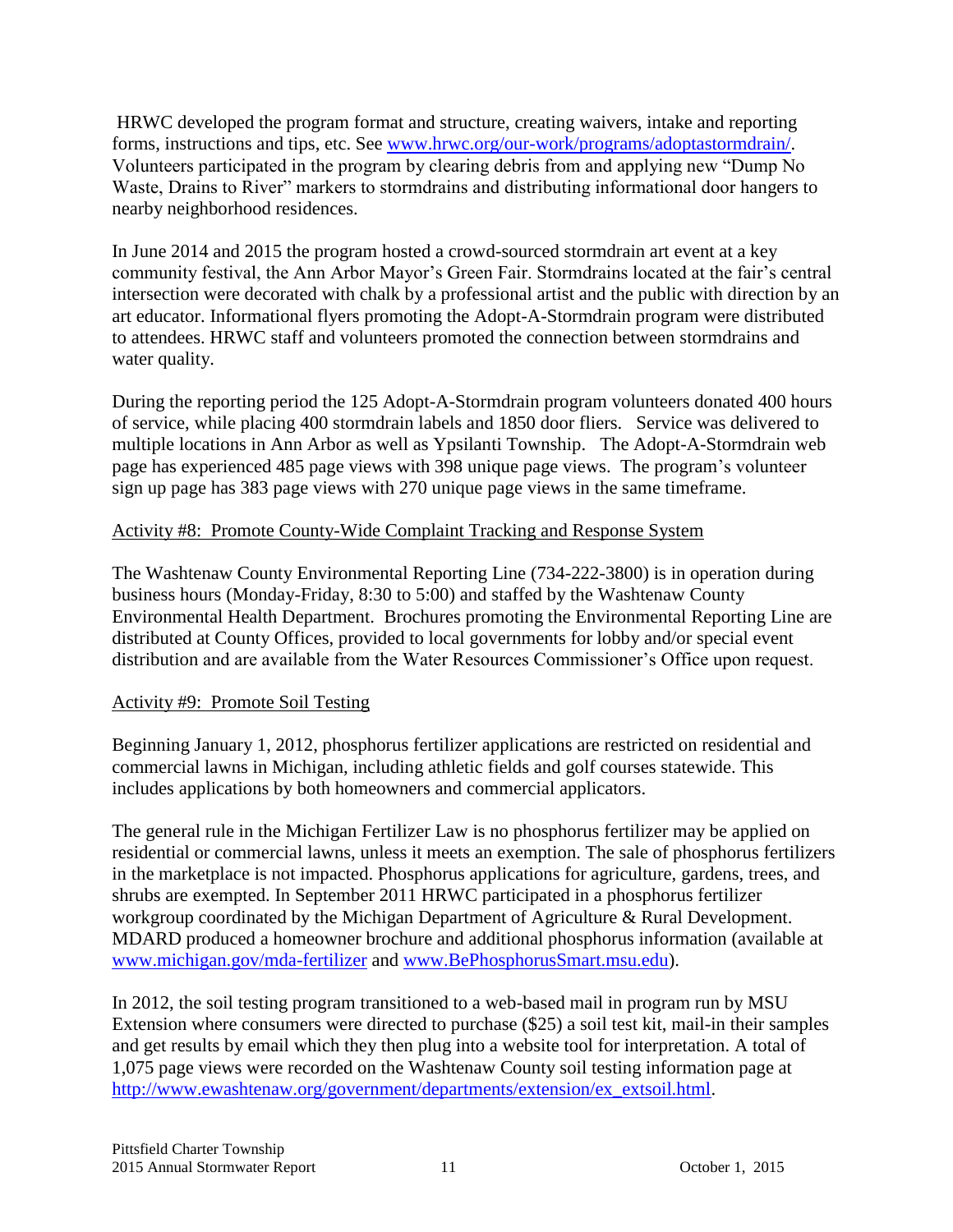HRWC promoted the "go phosphorus free" messaging to the public in April 2014 and 2015 through the Watershed Community Calendar (Activity #2), Information in Community Newsletters and on Websites (Activity #3), and Local Newspaper and Web Advertisements (Activity #4).

### **Pittsfield Charter Township**

Pittsfield Charter Township actively promotes the use of soil testing through announcements on the homepage of its website, [http:/www.pittsfield-mi.gov,](http://www.pittsfield-mi.gov/) including Pittsfield's Lawn Fertilizer Ordinance (in effect for 6 years) and a new State Law that prohibits applying fertilizer containing phosphorus that took effect January 1, 2012.

Pittsfield Charter Township continues to utilize a Fertilizer Application Registration form to track the sales and application of fertilizer. Those selling and applying fertilizer must register annually with Pittsfield Charter Township.

### Activity #10: Riparian Land Management Brochures

During the reporting period HRWC produced a 12-page booklet, "Waterfront Wisdom, 7 tips for creating and maintaining a beautiful and healthy waterfront," an updated adaptation of a booklet designed by Environmental Consulting & Technology and published by the Oakland County Water Resources Commissioner. A series of tips web pages have also been posted with information and resources for shoreline property owners on shoreline buffers, aquatic invasives, preventing soil erosion, and benefits of keeping boats clean.

These materials were developed and printed for the outreach requirements of the Portage Creek Implementation Project funded in part through the Michigan Nonpoint Source Program by the US Environmental Protection Agency under the Clean Water Act, assistance agreement C995474-12. The project direct mailed them to 1800 Portage Creek riparian homeowners and bulk quantities were provided to Unadilla, Lyndon, Dexter, Village of Stockbridge, Stockbridge and the Department of Environmental Quality. A digital version of the booklet is also publicly available at the web site. See at [www.hrwc.or/take-action/waterfront-wise.](http://www.hrwc.or/take-action/waterfront-wise)

HRWC and participating communities printed additional booklets (not funded by the Michigan Nonpoint Source Program) for distribution to riparian landowners outside of the Portage Creek project area. During the reporting period 925 print booklets were distributed in person directly to watershed residents.

### **Pittsfield Charter Township**

The Township has developed a Natural Lawn Ordinance, No. 298, and a Natural Lawn Application for homeowners. At our annual Stormwater Maintenance Educational Seminar, we discuss the riparian lands with our Township residents. We have developed educational materials including the Maintaining Your Detention Pond brochure, and a Natural Lawn brochure.

A riparian handout distributed by Washtenaw County Water Resource Commission is available to the public at the Pittsfield Charter Township Administration Building. The handout explains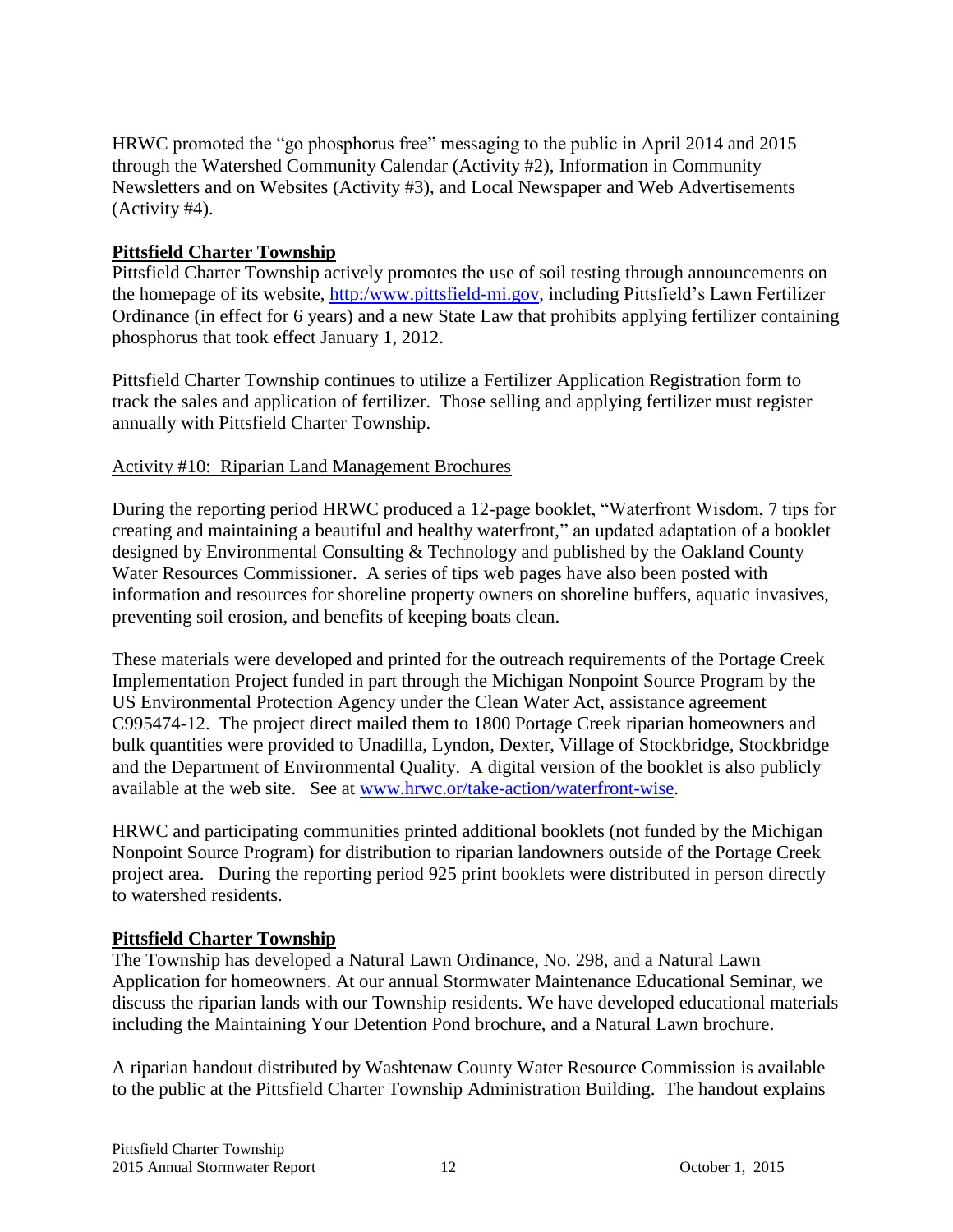what a riparian buffer is, why they are important, as well as how to create one. The handout also lists helpful websites where more information on riparian landscaping can be obtained.

## Activity #11: Stream and River Crossing Road Signs

Through a partnership with the Washtenaw County Water Resources Commissioner's Office, Washtenaw County Road Commission and local governments, 59 stream crossing signs were designed, produced and installed in highly traveled Phase II County road rights-of-way areas to promote watershed awareness to residents and visitors.

## Activity #12: Displays and Outreach at Local and Regional Fairs and Community Events

HRWC coordinated and staffed displays and table activities at the following community events during the reporting period:

- Fly Fishing Film Tour (February 2014, 2015)
- Home, Garden & Lifestyle Show Washtenaw County (March 2014, 2015)
- Chelsea Expo (March 2014)
- Eastern Michigan University Green Week (March/April 2015)
- Earth Day, Schoolcraft College, Washtenaw Community College, Ann Arbor and Whole Foods (April 2014, 2015) and Toyota and Milford (April 2014)
- Ann Arbor Mayor's Green Fair (June 2014, 2015)
- $\bullet$  Huron River Day (July 2014, 2015)
- Milford Farmers Market (July 2014)
- Dexter Daze (August 2014, 2015)
- Hudson Mills Fly Fishing Festival (August 2015)
- Ypsilanti Heritage Festival (August 2014)
- University of Michigan EarthFest (September 2014, 2015)
- Flat Rock Riverfest (September 2014, 2015)
- Park It on the Lakelands Trail in Pinckney (September 2014)
- Milford Community Picnic (September 2015)

[At](http://at/) the 2014 Ann Arbor Earth Day Festival in April, HRWC hosted a unique tabling activity for children, helping them decorate "H20 Hero Masks", handing out H20 Hero Handbooks and teaching them about the Huron River watershed. Over 350 masks were made during the 4 hour festival with help from six Honor Society volunteers from Skyline High School.

In 2014 and 2015 in March HRWC partnered with the Washtenaw County Water Resources Commissioner's Office, to host a booth at the Washtenaw Home, Garden & Lifestyle Show. Both years, the booth featured native plans and rain garden displays and information and in 2015 Waterfront Wisdom and riparian information became a highlight. Experts in sustainable landscaping (Drew Lathin, Sustainable Landscape Designs) and rain gardens (Susan Bryan, WCWRC) were on hand to promote and advise homeowners on best practices. Leading up to Home, Garden & Lifestyle, WCWRC and HRWC appeared as guests to present "Rain Gardens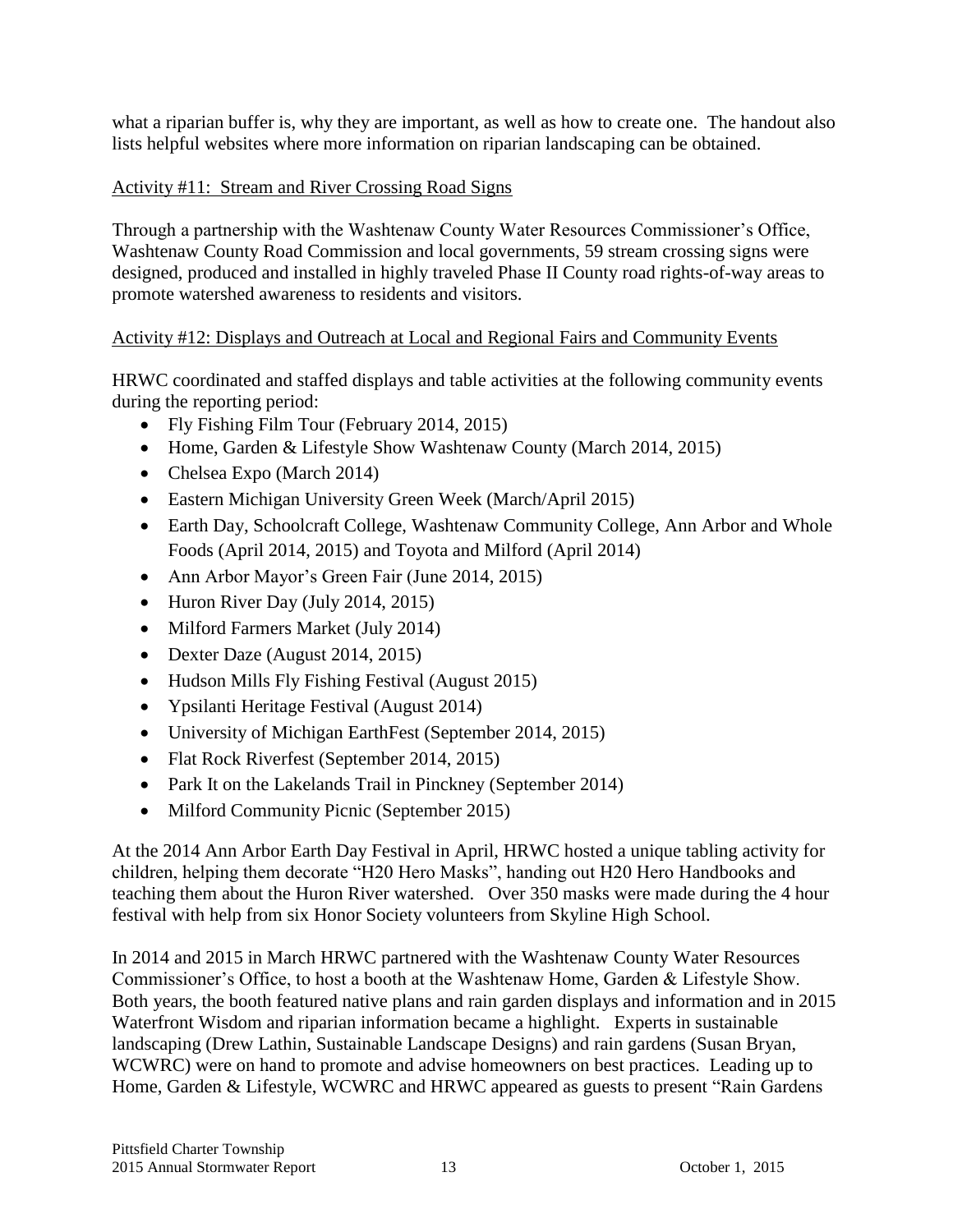101" on the Lucy Ann Lance "Around the Home" show, 1290 WLBY on February 27, 2015 to promote the booth.

In 2015 at Ann Arbor's Huron River Day in July HRWC hosted a stream-monitoring demonstration and watershed education booth for children and families. Participants form HRWC's volunteer stream-monitoring program were on hand to show and tell macroinvertebrate indicator species, demonstrate monitoring equipment and recruit volunteers for HRWC's October River RoundUp. Participating communities from the Middle Huron also sponsored a stream simulation table educational exhibit from the University of Michigan's Museum of Natural History. The activity provided children hands-on opportunities to explore how water flows, erosion, effects of flooding, the consequences of human activities on water quality, and much more.

## **Pittsfield Charter Township**

The Public Safety Community Coordinator meets periodically with property owner Associations to discuss local resources. The Community Coordinator provides "Ours to Protect" brochures at<br>all meetings he presents at.<br>Activity #13: Community Partners for Clean Streams<br>The Community Partners for Clean Streams Progra all meetings he presents at.

Activity # 13: Community Partners for Clean Streams

The Community Partners for Clean Streams Program is a voluntary, cooperative effort between the Washtenaw County Water Resource Commissioner's Office and Washtenaw County businesses, institutional landowners and multi-family residential complexes. The goal of the program is to help identify practical, cost effective ways to protect Washtenaw County waterways through pollution prevention. CPCS is a cost-free initiative that provides information,



technical advice and recognition to participants. There are currently over 110 partners involved in the program, a partner listing can be found online at [www.ewashtenaw.org/cpcs.](http://www.ewashtenaw.org/cpcs)

## **Pittsfield Charter Township**

Pittsfield Charter Township is a member of the Community Partners for Clean Streams program and also completed voluntary Pollution Prevention Inspection inspections at all facilities.

## Activity #14: Pollution Prevention Inspections

Washtenaw County Pollution Prevention (P2) Inspections review chemical storage/handling practices, look for illicit connections, ensure compliance with relevant federal, state and local laws and provide a report and technical assistance where remediation is necessary. Washtenaw County Environmental Health offers P2 inspections at no cost to Phase II communities and agencies responsible for inspecting municipal facilities under Phase II requirements. During the reporting period, approximately 600 P2 inspections were conducted by the Washtenaw County Environmental Health Department. See

[http://www.ewashtenaw.org/government/departments/environmental\\_health/pollution\\_prevention.](http://www.ewashtenaw.org/government/departments/environmental_health/pollution_prevention)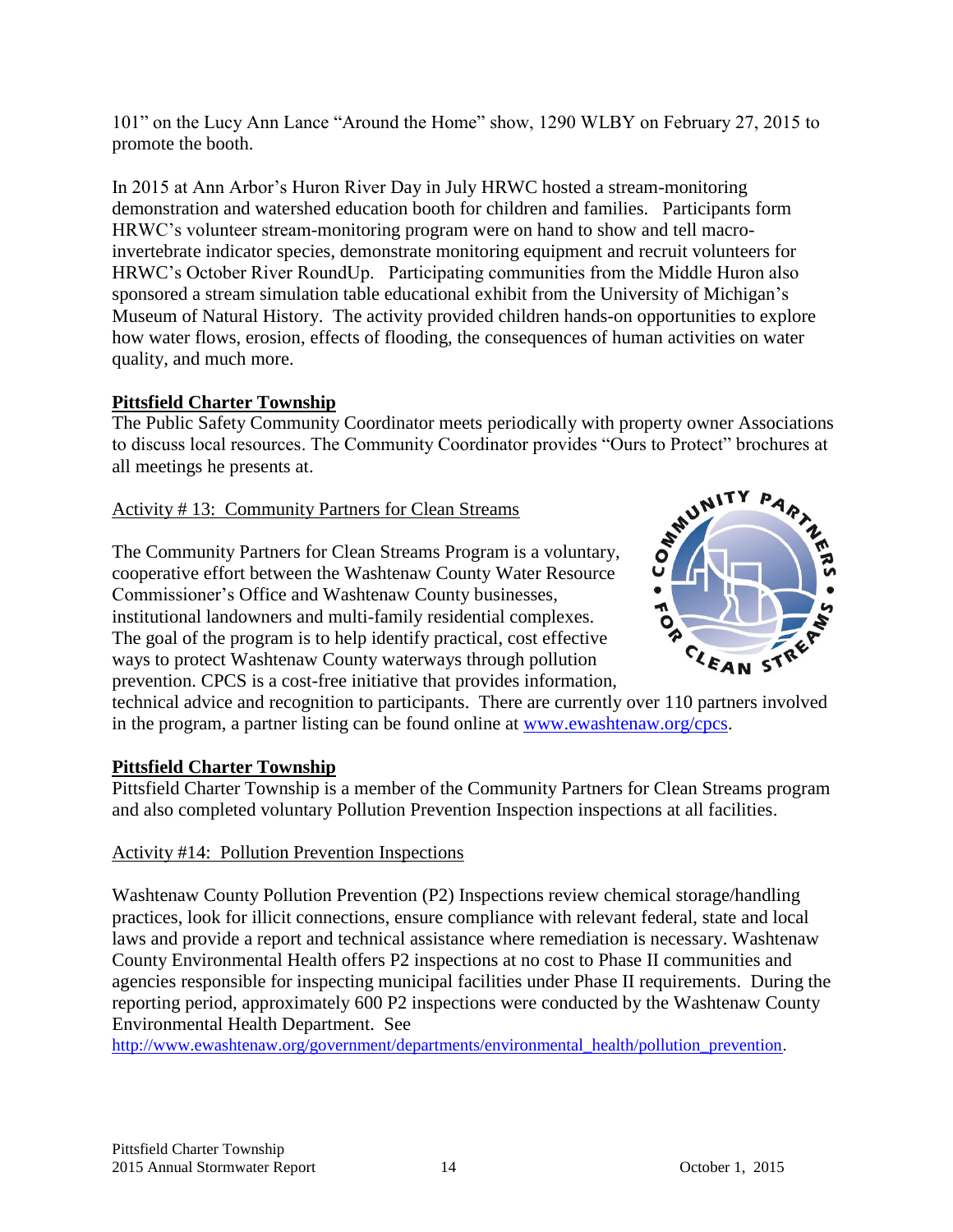#### Activity #15: Green Media

In collaboration with local partners (City of Ann Arbor, Eastern Michigan University), Washtenaw County uses the website www.ewashtenaw.org to bring environmental education to the public in a variety of forms. Information is distributed via newspaper articles, awardwinning informational videos, monthly television shows, and weekly radio programs. The Green *Media* website was developed to serve as a single resource for the County's educational outreach efforts.

[http://www.ewashtenaw.org/government/departments/environmental\\_health/recycling\\_home\\_tox](http://www.ewashtenaw.org/government/departments/environmental_health/recycling_home_toxics/green_media/green_media.html) [ics/green\\_media/green\\_media.html.](http://www.ewashtenaw.org/government/departments/environmental_health/recycling_home_toxics/green_media/green_media.html)

#### *"Issues of the Environment" Radio Show (WEMU – 89.1 FM)*

The *Issues in the Environment* is a weekly radio program hosted by David Fair on WEMU. Every Wednesday morning the Washtenaw County Environmental Health Department introduces a special guest speaker. Some examples of the water quality related topics include: *Making Your Living Spaces Greener, Safer, And More Sustainable; Preventing Wet Basements; Swift Creek Improvements; Resolving To A More Sustainable 2015; Storm Water Management; Toxic Algae In Toledo's Water Supply; and Environmentally Responsible Boating.* A complete listing of program topics can be found online. See:

[http://www.ewashtenaw.org/government/departments/environmental\\_health/recycling\\_home\\_tox](http://www.ewashtenaw.org/government/departments/environmental_health/recycling_home_toxics/issues_of_environment) [ics/issues\\_of\\_environment.](http://www.ewashtenaw.org/government/departments/environmental_health/recycling_home_toxics/issues_of_environment)

*"The Green Room" Radio & Television Show (WEMU – 891 FM: CTN – Channel 19) The Green Room* is a collaboration between the City of Ann Arbor's Community Television Network (CTN) and the Washtenaw County Environmental Health Division. Airing of each new episode begins on the second Tuesday of the month on Channel 19 and continues throughout the month typically following this schedule: Mondays 11:30 AM, Tuesdays 5 PM, Thursdays 11 AM, Fridays 5:30 PM, Saturdays 10:30 AM and Sundays 7 PM. The show is produced by Barbara Lucas and Tom Nagae. Through her work with the County, Barbara also co-produces a monthly *Green Room* radio show with WEMU 89.1FM. A variety of topics are covered each month, some examples during the reporting period include: *Michigan's Sugarbush, - Environmental considerations of the Maple Sugar Industry; Toxic Algae: An "All of Us" Issue; River Renaissance; Rain Gardens; "Green Restaurants; The Carbon Footprint of Water; and the River Through Time.* A complete listing of episodes and the topics covered can be found online. See:

TV:

[http://www.ewashtenaw.org/government/departments/environmental\\_health/recycling\\_ho](http://www.ewashtenaw.org/government/departments/environmental_health/recycling_home_toxics/green_media/greenroom/green_room_tv) [me\\_toxics/green\\_media/greenroom/green\\_room\\_tv.](http://www.ewashtenaw.org/government/departments/environmental_health/recycling_home_toxics/green_media/greenroom/green_room_tv)

Radio:

[http://www.ewashtenaw.org/government/departments/environmental\\_health/recycling\\_ho](http://www.ewashtenaw.org/government/departments/environmental_health/recycling_home_toxics/green_media/greenroom/green_room_radio) [me\\_toxics/green\\_media/greenroom/green\\_room\\_radio.](http://www.ewashtenaw.org/government/departments/environmental_health/recycling_home_toxics/green_media/greenroom/green_room_radio)

Additionally, a variety of environmental video projects have been produced by the Washtenaw County Environmental Health Department. Videos such as *Water Quality: It's in our Hands, Septic Systems and Water Quality,* and *Safe Disposal of Medications* are posted on the Washtenaw County website and can be viewed anytime: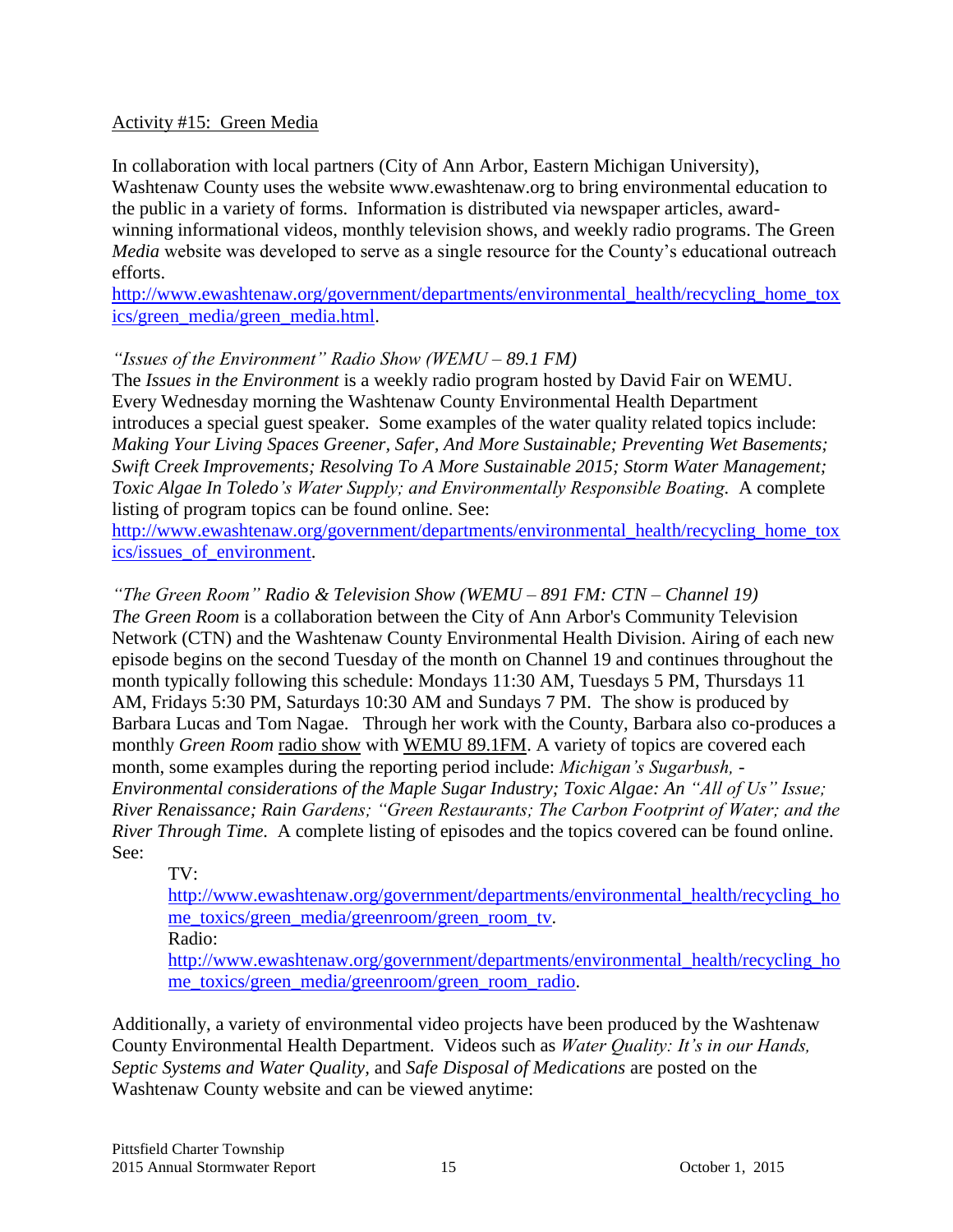[http://www.ewashtenaw.org/government/departments/environmental\\_health/recycling\\_home\\_tox](http://www.ewashtenaw.org/government/departments/environmental_health/recycling_home_toxics/green_media/green_media.html) [ics/green\\_media/green\\_media.html.](http://www.ewashtenaw.org/government/departments/environmental_health/recycling_home_toxics/green_media/green_media.html)

## Activity #16: Environmental Excellence Awards

The Environmental Excellence Awards were held in April 2014 & 2015 in conjunction with the National Pollution Prevention Week. Winners are selected to receive an award in the following categories: Water Quality Protection, Waste Reduction & Recycling, and Pollution Prevention. The Overall Environmental Excellence winner must be an organization that excels in all three categories and participates in the Washtenaw County Community Partners for Clean Streams, WasteKnot and Pollution Prevention programs. For award winners in all three categories plus the overall winner (if applicable), see Table 1 below. Advertisement(s), press releases and website postings are used to recognize awards winners. See

[http://www.ewashtenaw.org/government/departments/environmental\\_health/recycling\\_home\\_tox](http://www.ewashtenaw.org/government/departments/environmental_health/recycling_home_toxics/environmental_excellence/envex.html) [ics/environmental\\_excellence/envex.html.](http://www.ewashtenaw.org/government/departments/environmental_health/recycling_home_toxics/environmental_excellence/envex.html)

*Table 1: Environmental Excellence Winners for 2011 & 2012*

|           | <b>Overall Winner</b>   | <b>Water Quality</b>      | Waste Reduction &          | <b>Pollution Prevention</b>   |
|-----------|-------------------------|---------------------------|----------------------------|-------------------------------|
|           |                         | Protection                | Recycling                  |                               |
| 2013/2014 |                         | <b>Ann Arbor District</b> | <b>Village Pharmacy II</b> | <b>Superior Materials</b>     |
|           |                         | Library                   |                            |                               |
|           |                         |                           |                            |                               |
| 2015      | <b>St. Joseph Mercy</b> | Ctr                       | <b>Starr Valley Farms</b>  | <b>Elastizell Corporation</b> |
|           | - Ann Arbor             |                           |                            |                               |

## Activity #17: Fats, Oils, and Grease and Litter Reduction

Series 9 in the Community Partners for Clean Streams program highlights proper disposal of fats, oils and grease (FOG). Food service educational materials are available to educate restaurants about FOG disposal and clean-up procedures. These packages include CPCS Series 9, a FOG brochure, and a FOG hauler listing. Additionally, there have been 540 page views to the FOG Information on the County website

[\(www.ewashtenaw.org/government/departments/environmental\\_health/food\\_safety/eh\\_fatsoilsgr](http://www.ewashtenaw.org/government/departments/environmental_health/food_safety/eh_fatsoilsgrease.html) [ease.html\)](http://www.ewashtenaw.org/government/departments/environmental_health/food_safety/eh_fatsoilsgrease.html) during the reporting period. Customers are primarily directed to the electronic information rather than providing physical documents.

## **Pittsfield Charter Township**

Pittsfield Charter Township has prepared website materials that provide information about best management practices to local businesses and residents. Annually, Pittsfield Charter Township provides secure document shredding service free of charge to local residents. The most recent event was September 26, 2015 where Pittsfield shredded 3,854 pounds. A total of 16,805 pounds were shredded and recycled in 2014. In-house, Pittsfield Township shredded 3,346 pounds during the January-August, 2015 period.

Pittsfield Charter Township conducted a Fats, Oils and Grease seminar for local food establishments on October 23, 2013. In conjunction with the Washtenaw County Environmental Health Department, the listing of Food Service Establishments in Pittsfield Charter Township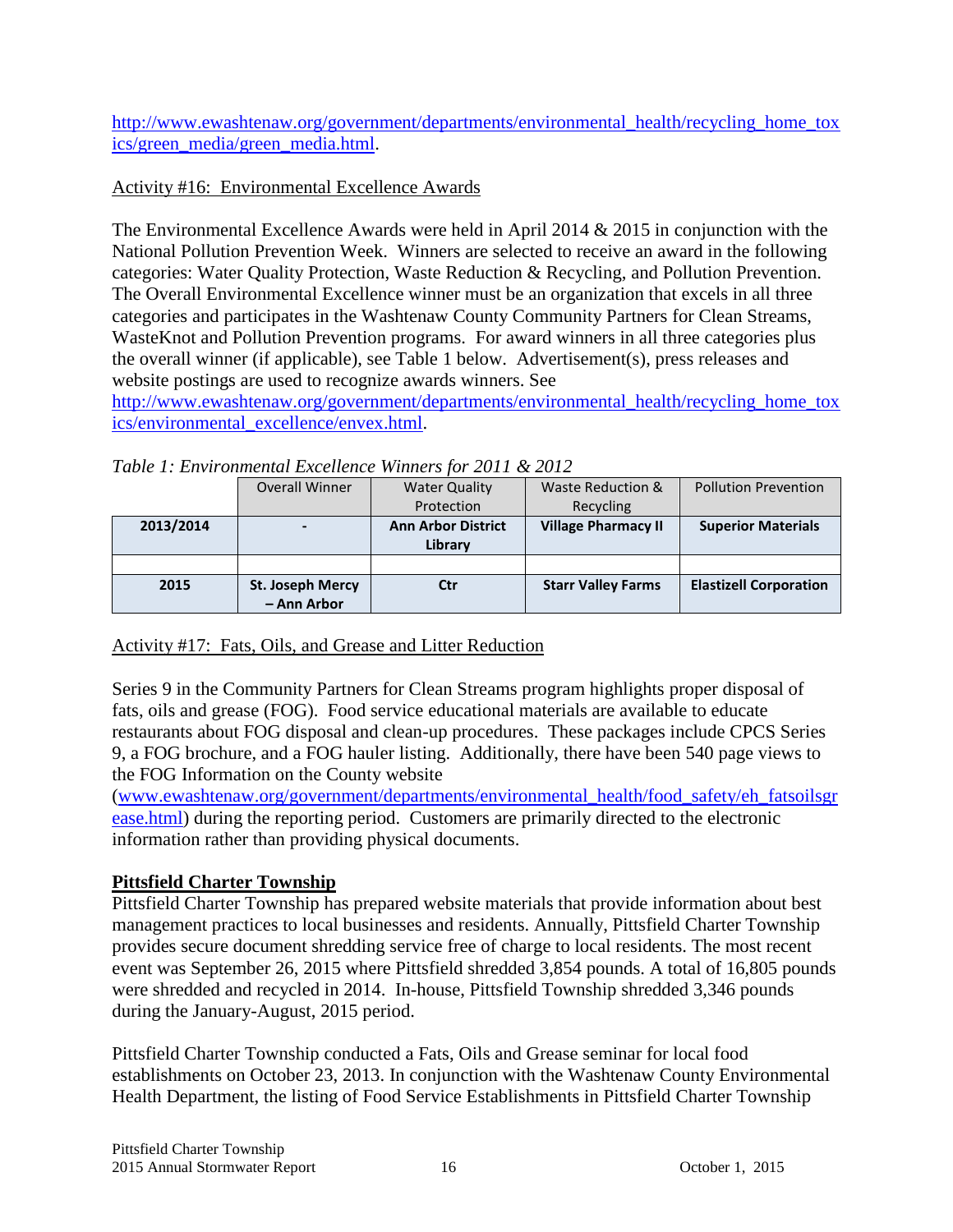was also updated at this time. A seminar was prepared in conjunction with the Washtenaw County Water Resources Commissioner office and marketed via print, website announcements, and phone calls to all private and public facilities that prepare food in the township. The session was attended by eight (8) restaurants and a participants list is on file with the Washtenaw County Water Resource Commissioner's Office.

Pittsfield Charter Township adopted a revised Sewer Use Ordinance effective March 5, 2011. As part of that Ordinance, Pittsfield follows the Ypsilanti Community Utilities Authority (YCUA) Fats, Oils, and Grease policy. Pittsfield Charter Township adopted their new Utilities Ordinance in February 2015.

## Activity #18: River Safe Homes Program

The River Safe Homes Program offers Washtenaw County residents online, user-friendly water quality protection information that is geared to homeowners. Participants take an online survey to assess how the pollution prevention activities they already do and pledge to do can protect and improve water quality around their homes. The topics covered in the survey include:

- Lawn Care
- Car Care
- Proper Pet Waste Disposal
- Household Hazardous Waste Disposal

Upon satisfactory completion of the survey, participants receive a "RiverSafe Home" plaque that may be displayed at home entrances. The purpose of the plaque is to inform visitors about the water quality protection activities and commitment made by the homeowners who live there. A hard copy RiverSafe Home booklet and survey are also available for residents who do not have internet access.

During the reporting period, over 330 RiverSafe Home surveys were completed. Of that number, a majority represents participation by residents from the City of Ann Arbor who partnered with the WCWRC's Office by way of the City of Ann Arbor Stormwater Rebate Program. Since the program kick-off in 2007 membership in the RiverSafe Home program has grown to approximately 2,600 members.

## Activity #19: Other Public Education Activities Related Specifically to E. coli and phosphorus TMDLs

HRWC promoted the Middle Huron partnership's efforts to reduce phosphorus by featuring program achievements in a large poster display to 350 guests at its annual fundraising events Suds on the River, 2014. Efforts presented included work to develop stronger soil erosion controls for construction projects, enact ordinances that protect shoreline plant buffers and that restrict the use of phosphorus fertilizer on lawns, restore unstable and eroding stream banks, protect wetlands and natural areas, and build stormwater systems using Green Infrastructure techniques to hold and infiltrate polluted runoff.

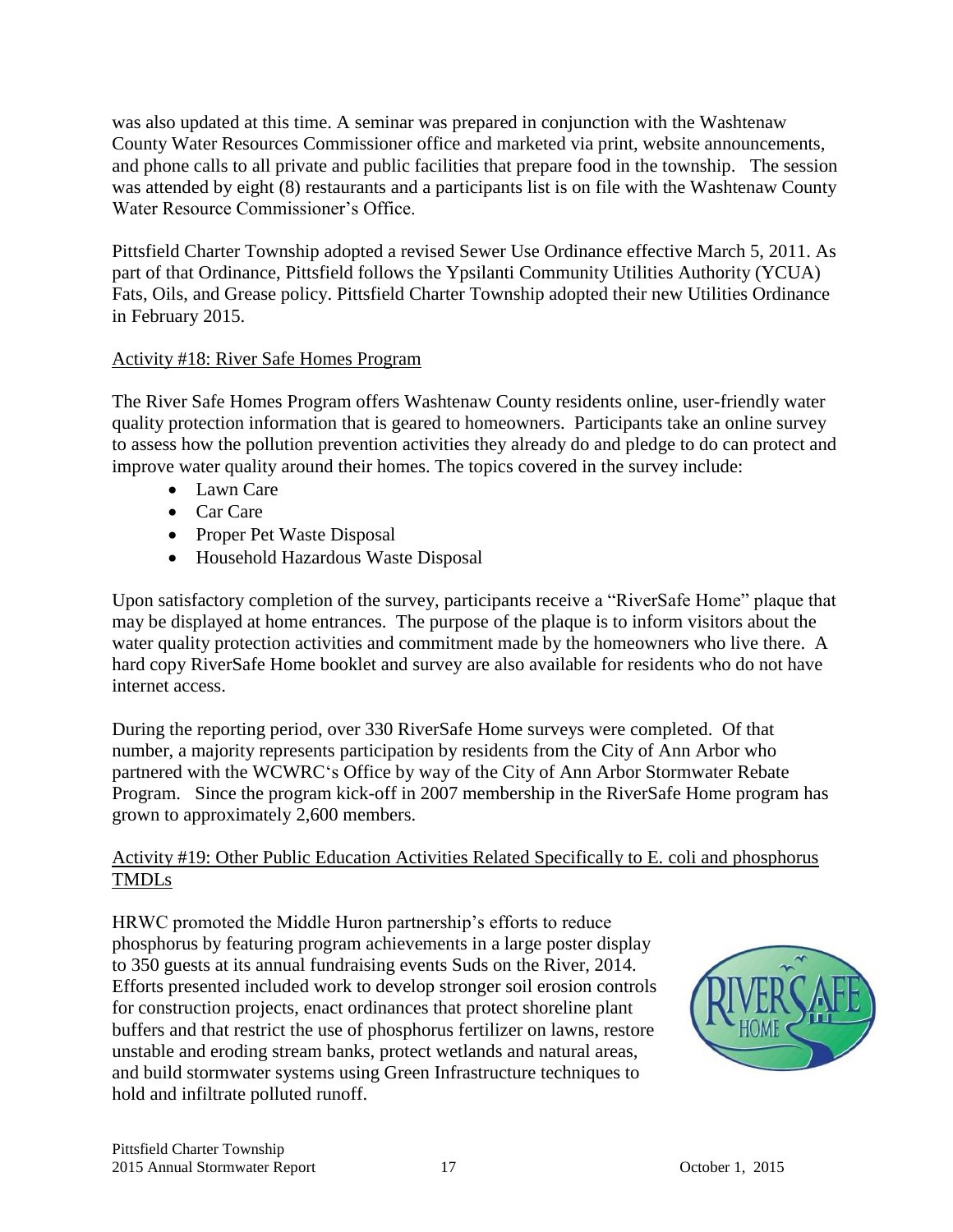Additionally HRWC regularly publishes articles in its quarterly newsletter the Huron River Report (circulation 2,200) that features issues related to E. coli and phosphorus TMDLs. Articles during the reporting period included the following:

- "Green and Clean, Understanding "Green Infrastructure" (Spring 2014);
- "Ford Lake's Legacy, The mixed history of the impoundment" (Summer 2014);
- Green Infrastructure Innovation, Coming soon to a neighborhood near you" (Fall 2014);
- "Toxic Bacteria Impacts Lake Erie Communities, Harmful algal blooms and their connection to the Huron River watershed" (Winter 2014);
- "Middle Huron Progress, Investments yield results" (Summer 2015)

Related blog posts at [www.hrwc.org](http://www.hrwc.org/) include:

- "The Power of Water," July 20, 2015;
- "Rainy and warm? The forecast for a toxic algal bloom," September 25, 2014;
- "Toxic Algae Blooms in Lake Erie," August 11, 2014;
- "2014 Leaves the Huron Nutrient Story Complicated," December 24, 2014; and
- Regular coverage of phosphorus current events in, "News To Us" a monthly blog post and e-mail to 5,500+ recipients of curated news content.

### **Pittsfield Charter Township**

Pittsfield Charter Township actively promotes the use of soil testing through announcements on the homepage of its website, [http:/www.pittsfield-mi.gov,](http://www.pittsfield-mi.gov/) including Pittsfield's Lawn Fertilizer Ordinance (in effect for 6 years) and a new State Law that prohibits applying fertilizer containing phosphorus that took effect January 1, 2012.

Pittsfield Charter Township continues to utilize a Fertilizer Application Registration form to track the sales and application of fertilizer. Those selling and applying fertilizer must register annually with Pittsfield Charter Township.

#### Activity #20: Residential Rain Garden Program

Since 2005 more than 208 rain gardens have been designed and installed at residential, church, and institutional properties through this program. In 2015 (through June) 24 new gardens were constructed. In 2014, 35 new gardens were constructed. The project was initiated as a Clean Water Act 319 grant but has since been funded by both the County and the City of Ann Arbor. An average of 10 gardens are constructed each year through the Rain Garden Assistance Program, and an average of 19 built through the Master Rain Gardener training program. In the assistance program,



design and one-on-one assistance with construction are provided. Master Rain Gardeners are trained to design and build rain gardens, and to serve as neighborhood educators. Gardeners are responsible for all material costs and construction. See:

[http://www.ewashtenaw.org/government/drain\\_commissioner/dc\\_webWaterQuality/rain-gardens](http://www.ewashtenaw.org/government/drain_commissioner/dc_webWaterQuality/rain-gardens)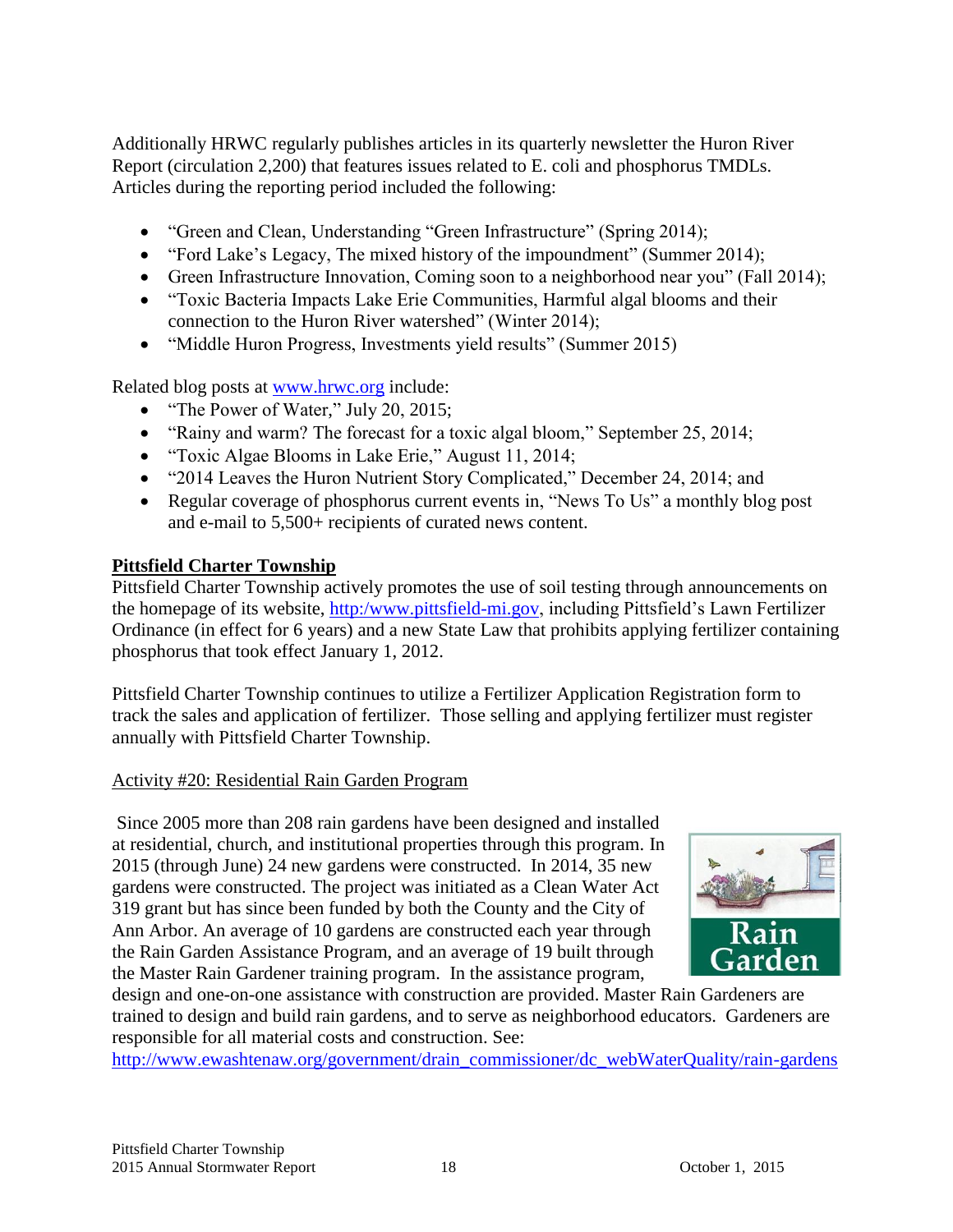The Master Rain Gardener class was developed in 2010 and first taught in 2011 as a formal train-the-trainer class. In cooperation with MSU Extension and the City of Ann Arbor, the first annual Washtenaw County Master Rain Gardener class was offered the spring of 2011, and each year subsequently. The class focuses on developing a volunteer corps of residents who can design and build rain gardens and can then spread practical knowledge and assist others in their community.

| Year | <b>Residents</b><br><b>Trained as MRG</b> | <b>Rain Gardens</b> |
|------|-------------------------------------------|---------------------|
| 2013 | 25                                        | 18                  |
| 2014 | 38                                        | 21                  |
| 2015 | 101                                       | 24                  |

Results of Master Rain Gardener class:

The County offers materials and opportunities to enable Master Rain Gardeners to act as neighborhood educators. Rain Garden props prompt neighbors to ask questions, providing an opportunity for a productive discussion about landscape practices. These props include interpretive signage (developed in 2008), t-shirts (developed in 2014), nametags (developed in 2012), and certificates. So far in 2015, 130 t-shirts, and 14 signs were distributed.

Master Rain Gardeners have begun to take on leadership of maintenance of public rain gardens, the most prominent being the Miller Avenue rain gardens in Ann Arbor. An orientation and two workdays were planned through the program, and the rain gardens have thrived, serving as an attractive "poster child" for green infrastructure. Neighbors and Master Rain Gardeners have turned out for a total of 250 volunteer hours, and the gardens survived two very snowy, salty winters. Other rain garden maintenance work has included rain gardens in three City of Ann Arbor parks, and two Ann Arbor Public Schools rain gardens. These maintenance projects were spearheaded by Master Rain Gardeners themselves, and totaled more than 155 volunteer hours.

Master Rain Gardeners continue to volunteer to do outreach - promoting rain gardens. Thirteen public presentations at community groups regarding rain gardens were given by a Master Rain Gardener trained through our program. One rain garden, designed by a Master Rain Gardener, was included in a public garden tour: the Ann Arbor Farm and Garden Silver Jubilee Walk 2015. Two articles were written by Master Rain Gardeners in local publications. Rain Garden staff participated in interviews, resulting in two TV appearances and one news article: CTN, WRBO Street Beat, and the Ann Arbor Observer.

In 2015, the Rain Garden Leadership Awards were established, in partnership with the Environmental Excellence program. Ten awards were given in the categories of Demonstration, Education, Public Stewardship, Condominiums, and Schools.

### Activity #21: Washtenaw County Home Toxics Reduction Program

The Washtenaw County Home Toxics Reduction Program has a permanent facility at 705 N. Zeeb Road that accepts household hazardous waste from the citizens of Washtenaw County. Examples of the household hazardous waste (HHW) materials that are accepted include: paints, aerosols, cleaners, motor oil, cooking oils (vegetable, canola, olive, etc.), pesticides, herbicides,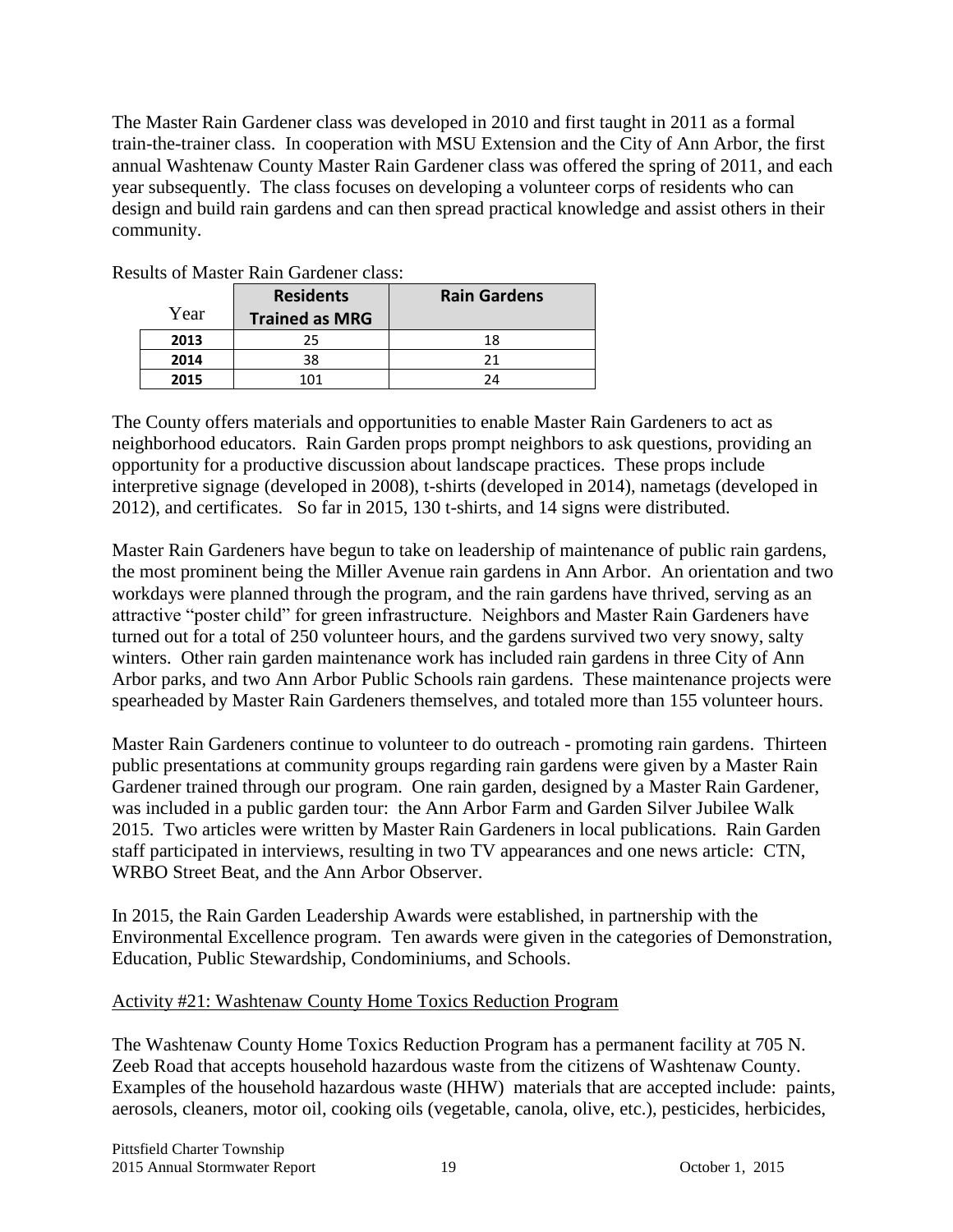fertilizers, paint thinner, solvents, varnishes, wood preservatives, mercury, fluorescent light bulbs, and home repair products. A complete listing of the acceptable and non-acceptable items can be found on our website at [http://recycle.ewashtenaw.org/.](http://recycle.ewashtenaw.org/)

Collection facility hours of operation take place the first 3 Saturdays of the month from 9:00 am until noon beginning in April and ending in November. Collection during the winter months (December-March) is available by appointment. Appointments are also scheduled for those citizens unable to use the facility during regularly scheduled hours. The Home Toxics Reduction Program collected 765,958 pounds of household hazardous wastes in 2013 and 2014 combined (see table 3 below). Since 1995, *over 3 million pounds* of HHW has been collected through this program.

*Table 3: Household Hazardous Waste (HHW) Collected* 

|              | <b>HHW Volume Collected</b> |
|--------------|-----------------------------|
| 2013         | 299,025 pounds              |
| 2014         | 466,933 pounds              |
| <b>TOTAL</b> | 765,958 pounds              |

### *Waste Knot Program*

The Waste Knot Program works to develop relationships within the Washtenaw County business community to increase waste reduction and recycling activities. The program provides community-wide recognition and organization-based technical assistance along with value-added education to organizations that exhibit leadership in waste reduction and recycling or to organizations that desire to become leaders in waste reduction and recycling. Currently there are 317 businesses participating in the program.



For more information, please visit the Waste Knot Program website at [http://www.ewashtenaw.org/government/departments/environmental\\_health/recycling\\_home\\_tox](http://www.ewashtenaw.org/government/departments/environmental_health/recycling_home_toxics/waste_knot) [ics/waste\\_knot.](http://www.ewashtenaw.org/government/departments/environmental_health/recycling_home_toxics/waste_knot)

### *County Clean-Up Day Events*

Regional "Clean-up Day" Events

Clean-up day events are held in cooperation with the Washtenaw County Solid Waste Division, and local municipalities and universities. Collection day details are included in Table 4 below. Specific data on amount of household hazards waste collected and the number of attendees is available on the website:

2013:

[http://www.ewashtenaw.org/government/departments/environmental\\_health/recycling\\_home\\_tox](http://www.ewashtenaw.org/government/departments/environmental_health/recycling_home_toxics/solid-waste/solid-waste-program-report) [ics/solid-waste/solid-waste-program-report.](http://www.ewashtenaw.org/government/departments/environmental_health/recycling_home_toxics/solid-waste/solid-waste-program-report)

### 2014:

[http://www.ewashtenaw.org/government/departments/environmental\\_health/recycling\\_home\\_tox](http://www.ewashtenaw.org/government/departments/environmental_health/recycling_home_toxics/solid-waste/2014-washtenaw-county-solid-waste-program-report) [ics/solid-waste/2014-washtenaw-county-solid-waste-program-report.](http://www.ewashtenaw.org/government/departments/environmental_health/recycling_home_toxics/solid-waste/2014-washtenaw-county-solid-waste-program-report)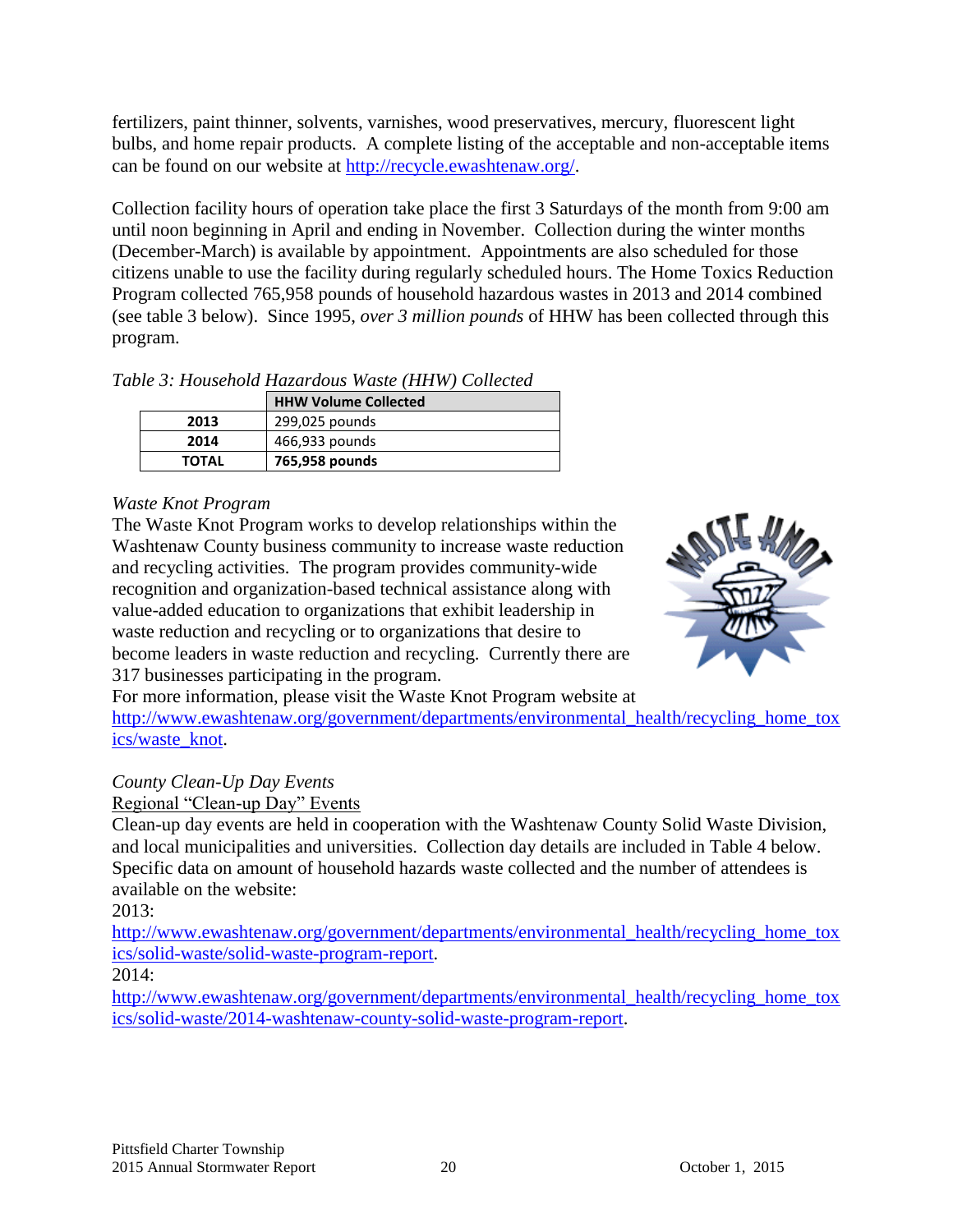| Items Collected @     | HHW (lbs) | <b>Electronic Waste</b> |  |
|-----------------------|-----------|-------------------------|--|
| <b>Special Events</b> |           | (lbs)                   |  |
| Chelsea (2014)        | 39,722    | 33,302                  |  |
| Northfield (2014)     | 15,713    | 10,636                  |  |
| Saline (2014)         | 22,726    | 15,988                  |  |
| EMU (2014)            | 35,076    | 16,286                  |  |
| Saline (2014)         | 28,305    | 17,050                  |  |
| EMU (2013)            | 40,710    | 37,713                  |  |
| <b>TOTALS</b>         | 182,249   | 130,975                 |  |

*Table 4: Bulk Collection Data from Special Household Hazardous Waste (HHW) Collection Event*

### **Pittsfield Charter Township**

#### *Pittsfield Township Cleanup Voucher Program*

In 2013 Pittsfield Charter Township exchanged the annual Clean-up Day for a clean-up voucher program in order for recycling to be more convenient for residents. Each household in Pittsfield Charter Township is eligible to receive one clean-up voucher per year, good for dropping off recyclables at Recycle Ann Arbor, free of charge. Listed below are the current statistics of what have been recycled through the voucher program from January - December 2014 and January - August 2015.

## **Clean-up Voucher Data from January-December 2014 & January-August 2015**

|                          | 2014   | $Jan - Aug 2015$ |
|--------------------------|--------|------------------|
| Number of Vouchers Used  | 255    | 140              |
| <b>Tires</b>             | 32     | 11               |
| Keyboards, etc           | 23     | 8                |
| <b>Monitors</b>          | 23     | 17               |
| Printers/Scanners/Fax    | 34     | 20               |
| TV Inches                | 1849   | 929              |
| Fluorescent, CFL Bulbs   | 255    | 102              |
| Propane tanks            | 14     | 8                |
| Freon App                | 18     | 26               |
| Sofas                    | 11.5   | 10               |
| Sofa Sleeper             |        | 3                |
| <b>Mattresses</b>        | 24     | 20               |
| General Waste (bag)      | 18     | 19               |
| General Waste (cubic yd) | 226.65 | 143.65           |
| <b>Yard Waste</b>        | 55.7   | 14.5             |
| Yard Waste (Bag)         |        |                  |

Activity #22: Proper Disposal of Prescription Drugs and Personal Care Products/Pharmacy Drug Take-Back Program

The Medicine Take-Back Program consists of twelve (12) participating pharmacies that serve as collection points for the general public to take unused, expired or unwanted medicines for safe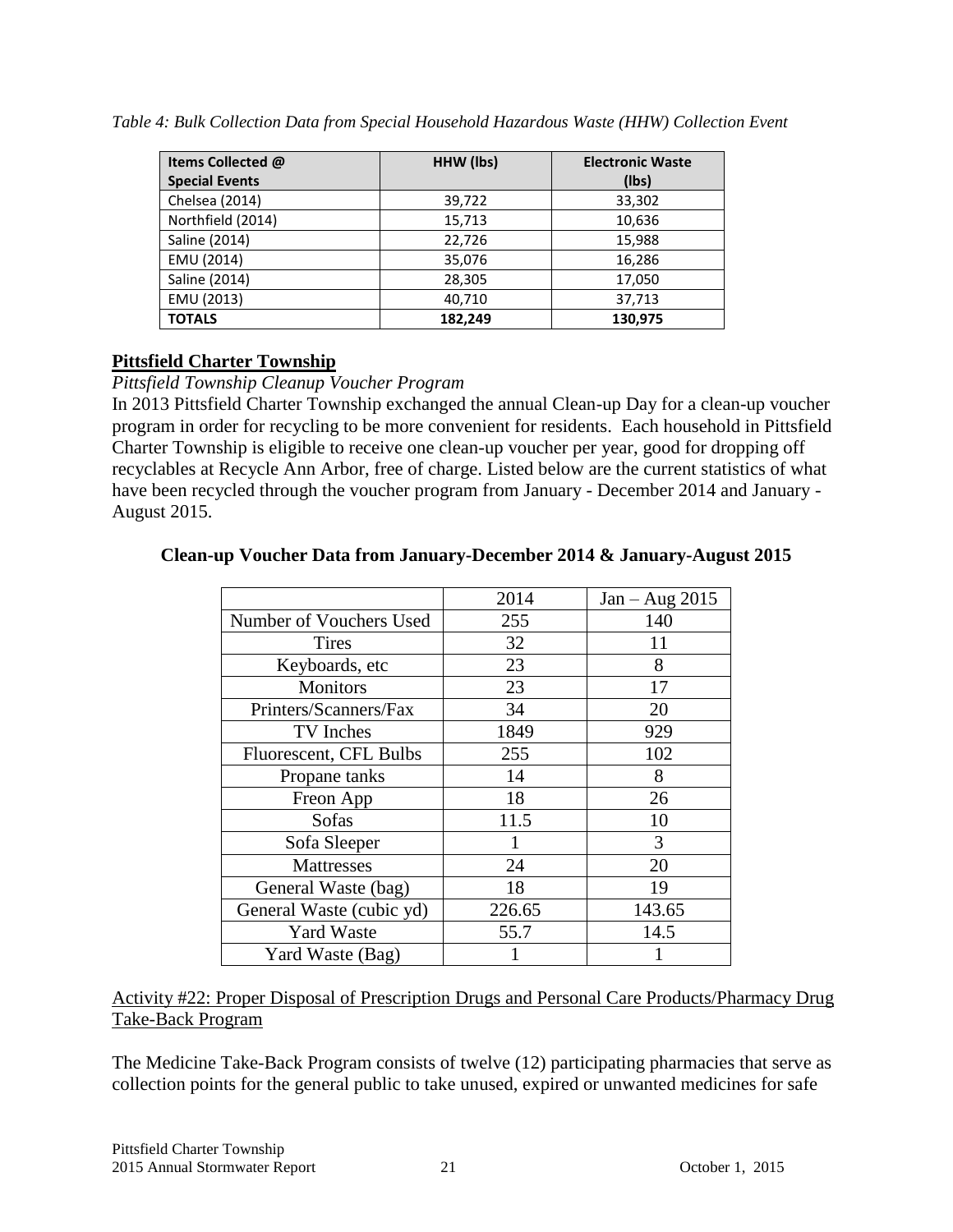disposal. Since 2008, over 9,300 pounds of medication has been collected and disposed of properly.

The County's website [www.dontflushdrugs.com](http://www.dontflushdrugs.com/) includes disposal locations and information on:

- [Pharmaceutical Take-Back Program](http://www.ewashtenaw.org/government/departments/environmental_health/recycling_home_toxics/medication_disposal/frontpage#takeback)
- [Mail-In Programs](http://www.ewashtenaw.org/government/departments/environmental_health/recycling_home_toxics/medication_disposal/frontpage#mail-in-programs)
- [Big Red Barrel Program](http://www.ewashtenaw.org/government/departments/environmental_health/recycling_home_toxics/medication_disposal/resolveuid/98a04ecad6ecaa6ee337b6fd8e36a7a0#brb)
- [Locations Around Michigan](http://www.ewashtenaw.org/government/departments/environmental_health/recycling_home_toxics/medication_disposal/frontpage#locations-around-michigan)
- [Medication and Personal Care Product Disposal Guidelines](http://www.ewashtenaw.org/government/departments/environmental_health/recycling_home_toxics/medication_disposal/frontpage#disposal) (including our **4-min. [VIDEO](http://www.ewashtenaw.org/government/departments/environmental_health/recycling_home_toxics/medication_disposal/frontpage#disposal) on proper disposal)**

## **Pittsfield Charter Township**

Pittsfield Charter Township cooperatively provides available information from the Washtenaw County Water Resources Commissioner's office about the proper disposal of personal care and prescription drugs.

# **C. Illicit Discharge Elimination Plan (IDEP)**

The IDEP section of our SWPPI was developed to prohibit and effectively eliminate illicit discharges (including the discharge of sanitary wastewater) to **Pittsfield Charter Township's** storm systems. Following is a summary of progress made toward IDEP implementation.

## Required Element #1:

An ordinance or regulatory method for controlling discharges in the MS4:

**Pittsfield Charter Township** approved Ordinance 291, Chapter 36, on March 25, 2011, which regulates any discharge to the waters of the state within the township, or in any area under the jurisdiction of Pittsfield Township.

## Required Element #2:

Identification of areas prioritized for field screening or other investigation: No illicit discharges were reported in **Pittsfield Charter Township** in this cycle.

## Required Element #3:

Procedures for eliminating illicit discharges, pursuing enforcement action, and a system to track the elimination status of illicit discharges and enforcement actions:

**Pittsfield Charter Township** authorizes the Code Enforcement Officer, working in tandem with Department of Public Safety staff to track the reporting, elimination status, and enforcement actions (penalty provided by Ordinance) related to illicit discharges.

## Required Element #4:

## A program to train staff:

**Pittsfield Charter Township** requires training of all new staff and refresher training for existing staff every three years. The training must include at least the following: (1) the definition of illicit discharges and connections, (2) techniques for finding illicit discharges, (3) methods for eliminating illicit discharges and the proper enforcement procedures, and (4) a training schedule for training during the permit term. Two employees completed the Basic/Advanced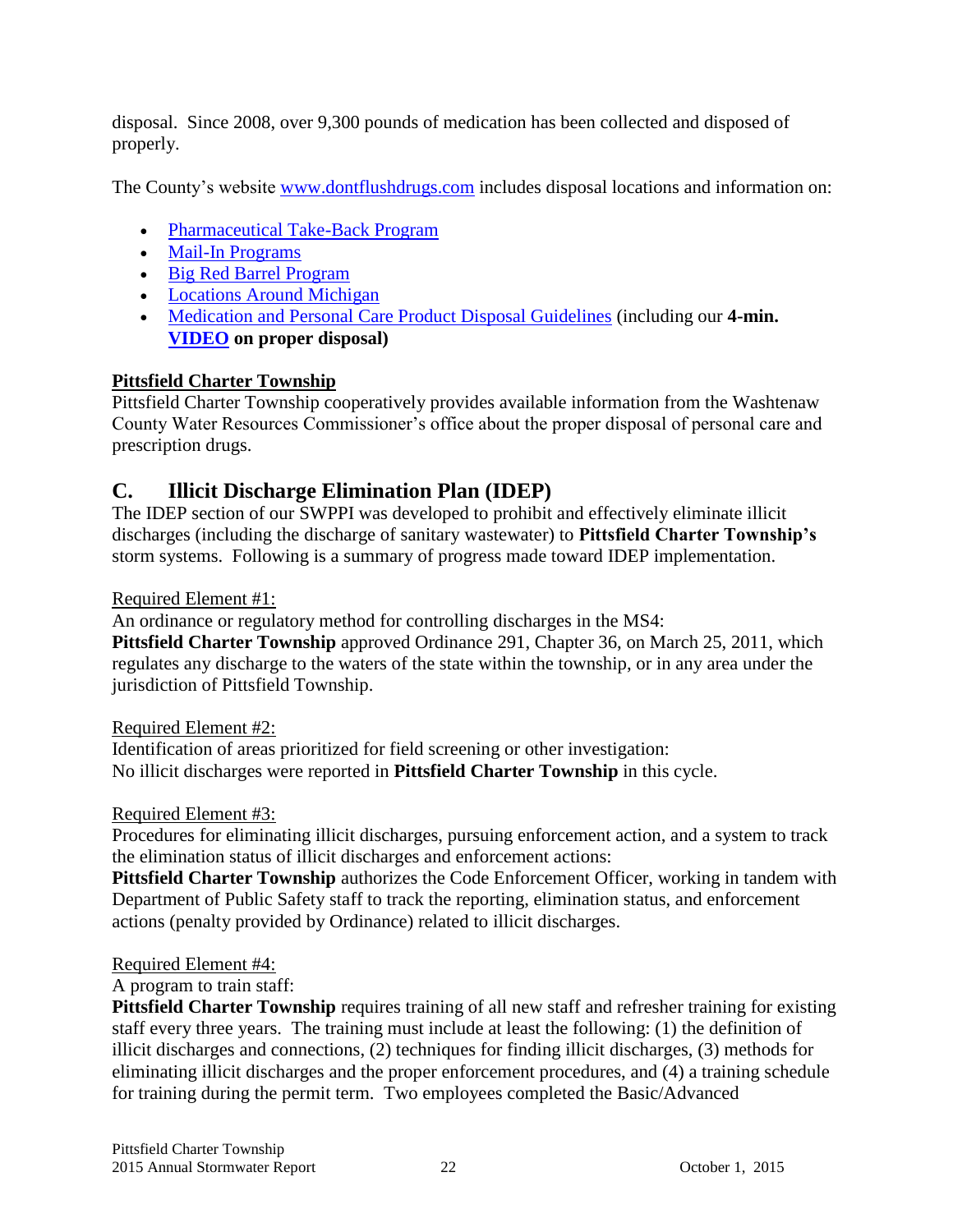Investigation Illicit Discharge Training on September 24, 2014 conducted by the Wayne County Illicit Discharge Elimination Program. The next IDEP class is scheduled for September 30, 2015.

### Required Element #5:

A method for determining the effectiveness of illicit discharge elimination activities: **Pittsfield Charter Township's** Stormwater Management Committee meets on a quarterly basis to review the status of the Best Management Practices of the Stormwater Management Plan, including evaluating the effectiveness of illicit discharge elimination activities. In 2012, a Stormwater Pollution Prevention brochure was created to be distributed to Home Owner Associations and residents in Pittsfield Charter Township.

## *Onsite Well and Septic Inspection at Point of Property Transfer*

The Washtenaw County Board of Commissioners adopted the Regulation for Onsite Well and Sewage Disposal System Inspection at the Time of Property Transfer in June of 1999.

During the reporting period, 2,104 Point of Property Transfer (time of sale) inspections were performed on well and septic systems county-wide by the Washtenaw County Environmental Health Division. Of that number, 1,807 inspections were for septic systems. The WCEH sent denial notices to 255 homes (approximately 14%) which were found to be in an unacceptable condition.

In order to comply with the time of sale requirements, 156 corrective actions were taken at homes allowing WCEH to issue a time of sale authorization letter.

# **D. Post-Construction Stormwater Control for New Developments and Redevelopment Projects**

**Pittsfield Charter Township** designates the Municipal Services Department to be the municipal enforcing agency responsible for the administration and enforcement, within Pittsfield Charter Township, of Part 91, Soil Erosion and Sedimentation Control, of the Natural Resources and Environmental Protection Act, 1994 PA 451, as amended (PART 91), as delineated in the Code of Ordinances, Chapters 8 and 12.

Pittsfield Charter Township is currently operating under a jurisdictional permit. The Township is responsible for post-construction for township-owned properties with outflows to the waters of the state.

## **Pittsfield Charter Township Master Plan**

The 2010 Pittsfield Charter Township Master Plan has continued to provide a strong vision for stormwater management in the Township. The Master Plan highlights a number of low impact stormwater management techniques, including preservation of natural features, bioswales, green roofs and permeable pavement that can be used throughout the Township, especially at the nodes of mixed-use development highlighted in the Plan. The Master Plan also notes the work of the Township's Stormwater Management Committee in its Pittsfield Gone Green section, which further highlights innovative approaches to stormwater management. Lastly, one of the goals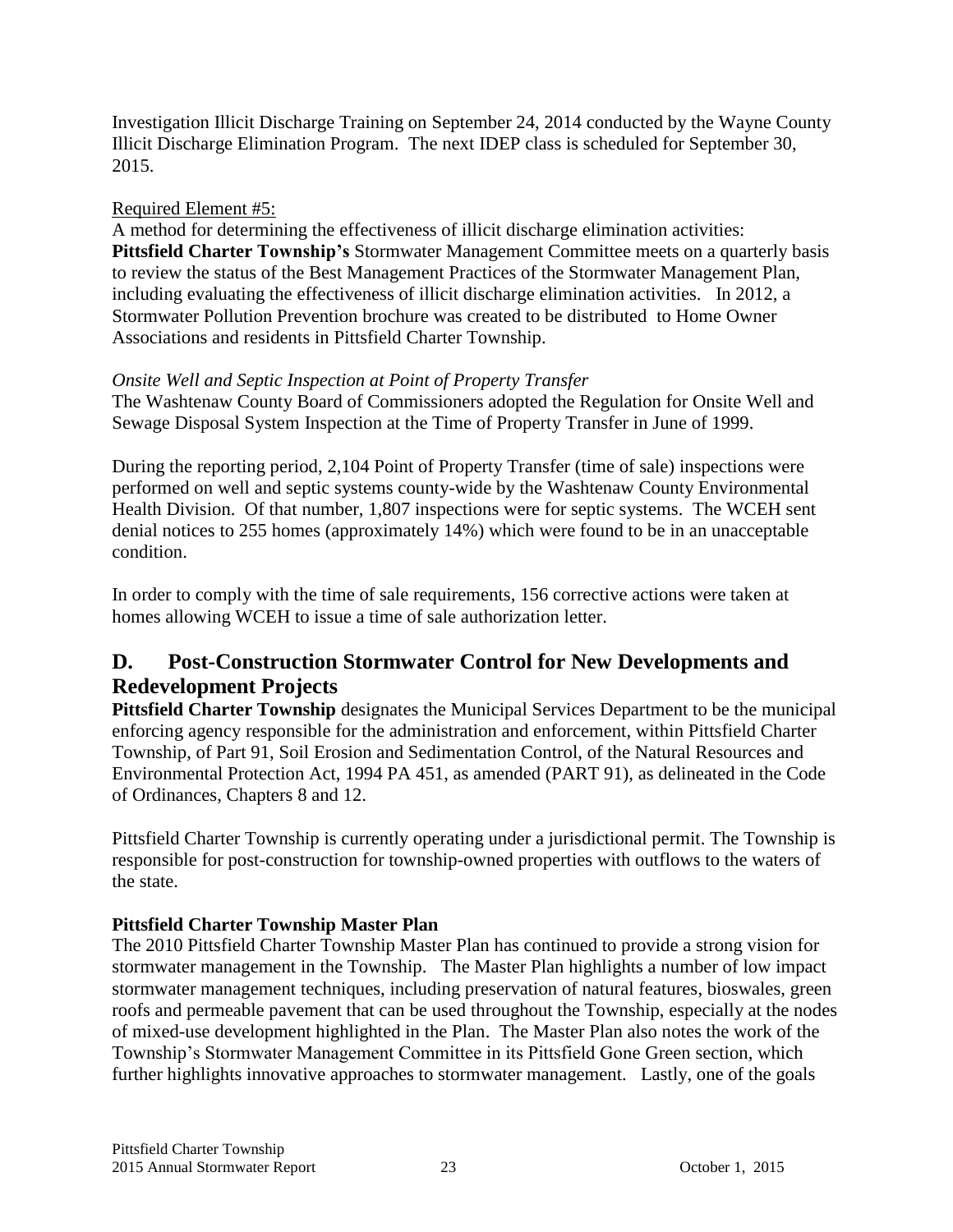included in the Plan is the protection of the Township's water resources. This goal specifies effective stormwater management as one of the ways that water resources can be protected.

Pittsfield Charter Township is currently beginning the process of updating the existing 2010 Master Plan. The Plan update will extend a vision for the Township five years into the future, and as such will be called the 2020 Vision for Pittsfield Township. The Township will look to place a continued emphasis on effective stormwater management and a new emphasis on resiliency in the new document.

The Pittsfield Charter Township Master Plan recommends the usage of the" Low Impact Development Manual for Michigan", a joint project by MDEQ and SEMCOG, to promote low impact development (LID) techniques for stormwater management systems.

In addition, best management practices in relation to land use and stormwater purification are part of the Pittsfield's Master Plan.

## *Rules of the Washtenaw County Water Resource Commissioner (Rules)*

The *Rules of the Washtenaw County Water Resource Commissioner* outline procedures and design criteria for stream channel protection, stormwater quality management, flood control, detention pond design and other best management practices. The current version of the *Rules* is supported by Pittsfield Charter Township.

## **E. Construction Stormwater Runoff Control**

To control wet weather discharges from construction activities, Pittsfield Charter Township has developed procedures to minimize soil erosion and control runoff from construction sites. Progress toward implementation of construction stormwater runoff controls is below.

### *Soil Erosion and Sedimentation Control*

Washtenaw County is mandated by the State of Michigan's Department of Environmental Quality's, Part 91 Soil Erosion & Sedimentation Control of the Natural Resources and Environmental Protection Act, Act 451 of the Public Acts of 1994, for administration and enforcement. The Washtenaw County Board of Commissioner has adopted the aforementioned Act and rules promulgated under the Act within the County's SESC Ordinance and administers it to twelve jurisdictions. The Washtenaw County Water Resource Commissioner Authorized Public Agency (APA) program was audited in October 2010 and subsequently approved.

The purpose of Washtenaw County's SESC Program is to manage soil erosion and subsequent sedimentation in order to promote the safety, public health and general welfare of the community through effectively sustaining the goal of clean water in Washtenaw County and the State of Michigan

The Washtenaw County Water Resources Commissioner's Office regulates earth moving activities for all of Washtenaw County **except** City of Ann Arbor, Ann Arbor Township, City of Chelsea, Bridgewater Township, Dexter Township, Freedom Township, Lima Township, Lyndon Township, Manchester Township, Pittsfield Charter Township, Sharon Township, Sylvan Township, Ypsilanti Township, and the Village of Manchester.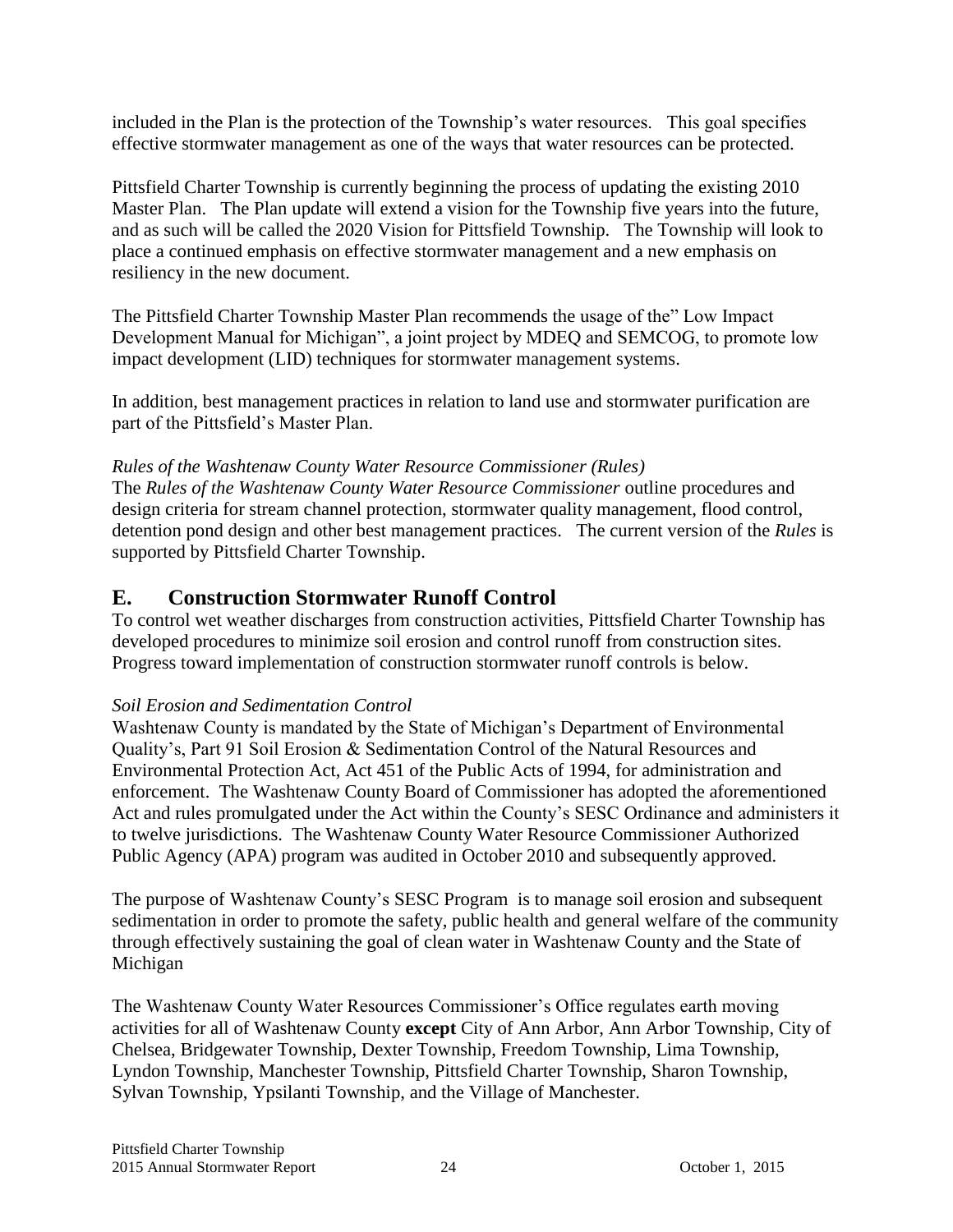|                                | 2013 (Jul-Dec) | 2014  | 2015 (Jan-June) | <b>TOTALS</b> |
|--------------------------------|----------------|-------|-----------------|---------------|
| <b>Applications Received</b>   | 192            | 383   | 257             | 832           |
| <b>Plan Reviews</b>            | 255            | 458   | 290             | 1,003         |
| <b>SESC Permits Issued</b>     | 205            | 375   | 232             | 812           |
| <b>Maintenance Inspections</b> | 410            | 1,455 | 762             | 2,627         |
| <b>Final Inspections</b>       | 176            | 353   | 68              | 597           |
| Complaints/Investigations/     | 11             | 80    | 19              | 110           |
| <b>Stop Work Orders</b>        |                |       |                 |               |

*Table 7: Washtenaw County Soil Erosion & Sedimentation Control Program Data*

The Washtenaw County Soil Erosion and Sedimentation Control Ordinance can be found online at: [http://www.ewashtenaw.org/government/drain\\_commissioner/dc\\_websoilerosion/sesc](http://www.ewashtenaw.org/government/drain_commissioner/dc_websoilerosion/sesc-ordinance-2011.pdf)[ordinance-2011.pdf](http://www.ewashtenaw.org/government/drain_commissioner/dc_websoilerosion/sesc-ordinance-2011.pdf)

The most recent soil erosion and sedimentation control guide and permit fee schedule and soil erosion permit application can be found online: [http://www.ewashtenaw.org/government/drain\\_commissioner/dc\\_websoilerosion](http://www.ewashtenaw.org/government/drain_commissioner/dc_websoilerosion)

**Pittsfield Charter Township** designates the Municipal Services Department to be the municipal enforcing agency responsible for the administration and enforcement, within Pittsfield Charter Township, of Part 91, Soil Erosion and Sedimentation Control, of the Natural Resources and Environmental Protection Act, 1994 PA 451, as amended (PART 91), as delineated in the Code of Ordinances, Chapters 8 and 12. The following is a summary of activity in the township.

|                              | September 2013 - August 2015 |  |  |
|------------------------------|------------------------------|--|--|
| <b>Applications Received</b> | 28                           |  |  |
|                              | [2013:7, 2014:15, 2015:6]    |  |  |
| Plan Reviews                 | 28                           |  |  |
| <b>SESC Permits Issued</b>   | 28                           |  |  |
| Maintenance Inspections      | 672                          |  |  |
| <b>Final Inspections</b>     | 18                           |  |  |
| <b>Stop Works Orders</b>     |                              |  |  |

## **F. Pollution Prevention and Good Housekeeping**

A set of training and maintenance activities is required for MS4 municipal operations, under the permit, to control pollution from municipal operations. **Pittsfield Charter Township** has fulfilled these requirements by implementing the following activities.

 Two employees completed the Basic/Advanced Investigation Illicit Discharge Training on July 24, 2014 conducted by Wayne County Illicit Discharge Elimination Program.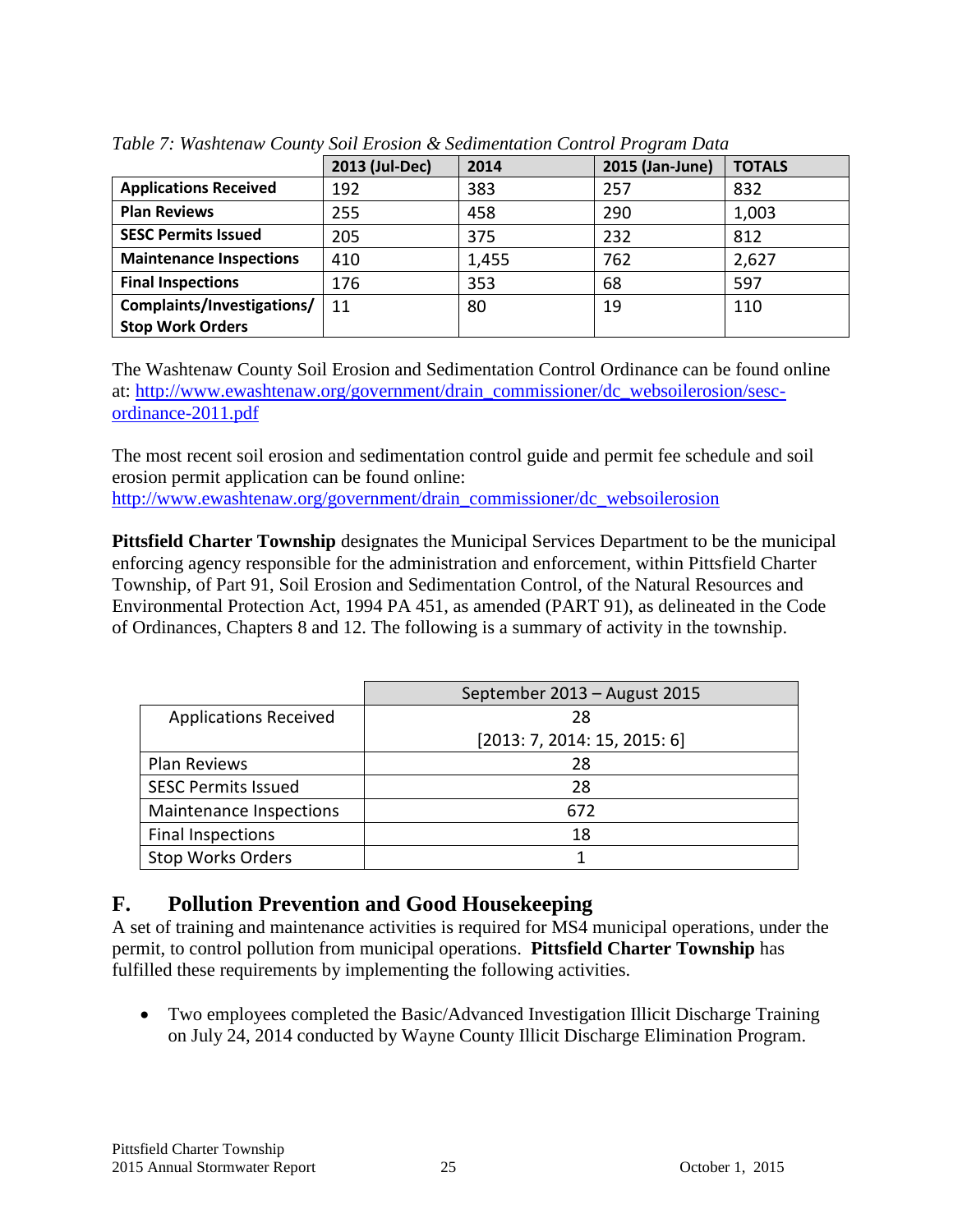## **G. Other Activities**

Pittsfield Charter Township received a \$1,475,000.00 Stormwater, Asset Management and Wastewater (SAW) grant from the Michigan Department of Environmental Quality (MDEQ) to institute a more robust Asset Management Plan for its sanitary sewer system.

The Washtenaw County Water Resource Commission is a recipient of a Stormwater, Asset Management and Wastewater (SAW) grant from the Michigan Department of Environmental Quality (MDEQ) for the development of a Stormwater Asset Management plan. Pittsfield Charter Township will be working with WCWRC to develop an asset management plan as part of this grant.

# **II. Water Quality Data, Assessment and Stressor Update**

Permittees within the Middle Huron River Watershed agreed to work with the HRWC to develop and conduct a water quality monitoring program to collect data and assess the water quality within the river and tributaries. There are five stormwater related TMDLs in the middle Huron River watershed. While the permit does not specifically require reporting on TMDLs, Pittsfield Charter Township and watershed partners have funded monitoring to determine progress toward meeting each TMDL. This monitoring program is also used determine status and trends of water quality within the middle Huron River watershed affected by stormwater discharges. HRWC submitted a plan for this monitoring as an appendix to SWPPIs submitted by permittees within the watershed. That plan was titled "Middle Huron Stormwater Plan for Addressing Total Maximum Daily Loads (TMDLs)."

Subsequently, HRWC had conducted water quality monitoring each year between April and September. They will report the results of this monitoring following the inclusion of results through September. Reports are available for 2001 through 2012 via the SAG website at [http://www.hrwc.org/middle-huron-sag/.](http://www.hrwc.org/middle-huron-sag/)

Much of this data analysis was also included in the evaluation of four water quality impairments within the watershed. Based on this analysis and discussion with the SAG, implementation plans were developed and submitted to MDEQ for each of the following four TMDLs:

- Ford Lake and Belleville Lake impaired for excessive phosphorus
- The Huron River between Argo and Geddes Dams impaired for pathogens
- Malletts Creek impaired for aquatic life and habitat
- Swift Run -- impaired for aquatic life and habitat

All plans are posted on the SAG website at [http://www.hrwc.org/middle-huron-sag/.](http://www.hrwc.org/middle-huron-sag/)

In addition to those four impairments, a TMDL was also developed for Honey Creek (pathogens) in 2009. HRWC received funding, with support from the Middle Huron SAG to monitor and develop an implementation plan for that impairment in 2011-13. A report on the monitoring results is being finalized and a draft WMP is currently under review by MDEQ. Details and products on that project can be found at [http://www.hrwc.org/honey-creek/.](http://www.hrwc.org/honey-creek/) No additional watershed stressors beyond those listed above and others originally listed in the WMP have been identified.